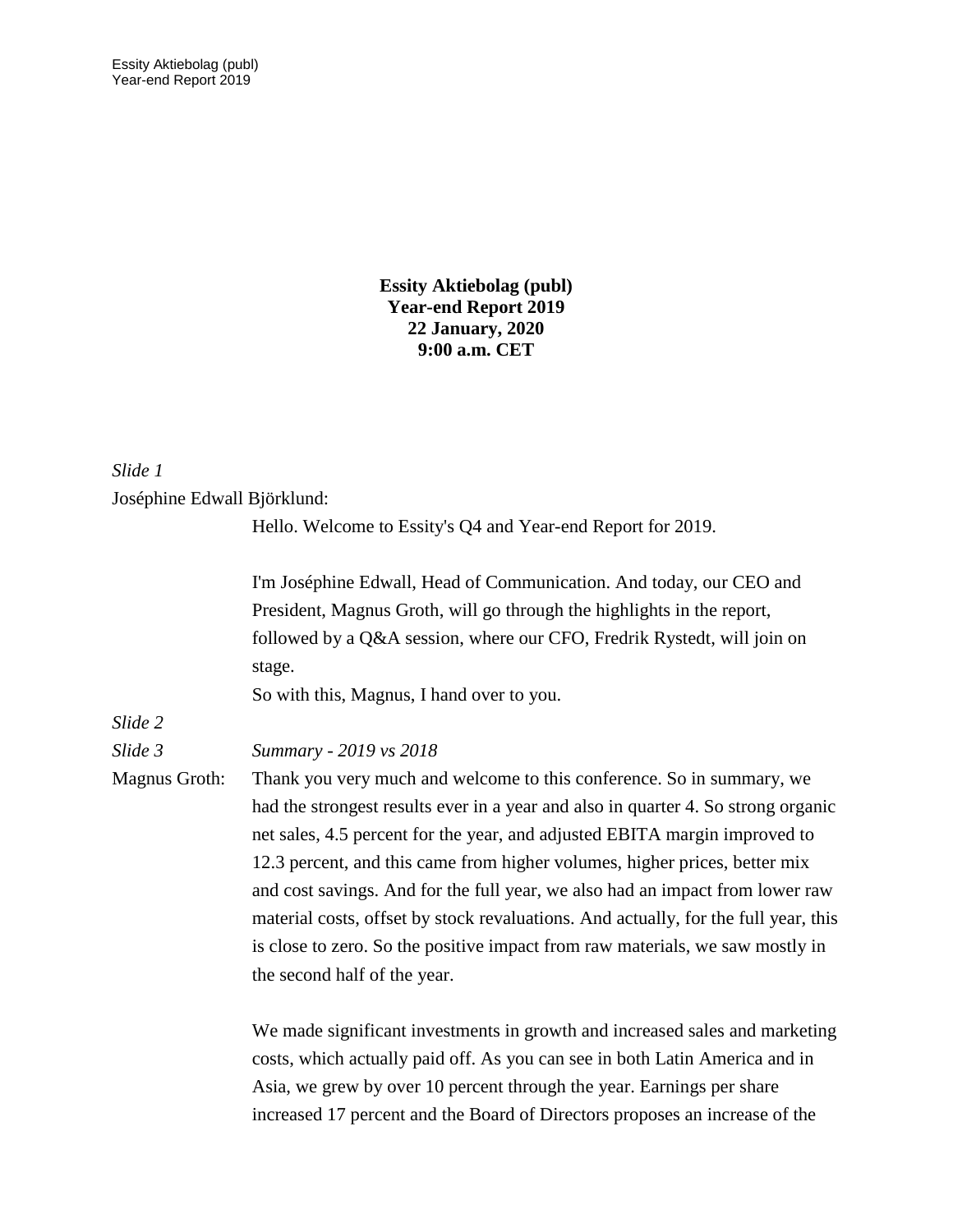### dividend with 9 percent to SEK 6.25.

#### *Slide 4 Summary 2019 – Strong growth and higher profitability*

So to summarize, our focus during 2019. Even though we worked very hard with our cost savings program, we kept our long-term strategy of investing behind our brands and market positions. And I think it shows in the numbers that this paid off since we could see positive volume, price and mix, and actually, from a market share perspective, we strengthened our market shares in many more markets than the opposite. So we were successful also out there in the market.

Online sales is an increasing part of our business, now adding up to SEK 13 billion. That's 10 percent of sales and an increase with 16 percent compared to the previous year. Cost savings amounted to SEK 1.1 billion, and I'll get back to that in a short while. And our initiative that we sometimes call Cure or Kill has continued to increase profitability in many country category combinations. I already mentioned the strong performance in Latin America and Asia that we will see later also, is now increasingly contributing to our margin development.

Improved cash flow and strengthened balance sheet. This has been an issue ever since we acquired BSN Medical, close to three years ago. We are out of that. We are back to a very solid financial strength, and we are able to look into growing not only organically, but also through acquisitions going forward.

And we continue to work throughout the year on our contribution to sustainable society, and of course, our very ambitious targets to reduce greenhouse gas emissions in line with the Paris Agreement is a highlight there and also more ambitious packaging targets.

*Slide 5 Summary - Q4 2019 vs Q4 2018* Moving on then to Q4 specifically where we had organic net sales growth of 3.6 percent, adjusted EBITA margin of 14.1 percent, but maybe the real highlight here in the quarter is that for the first time, we achieved our target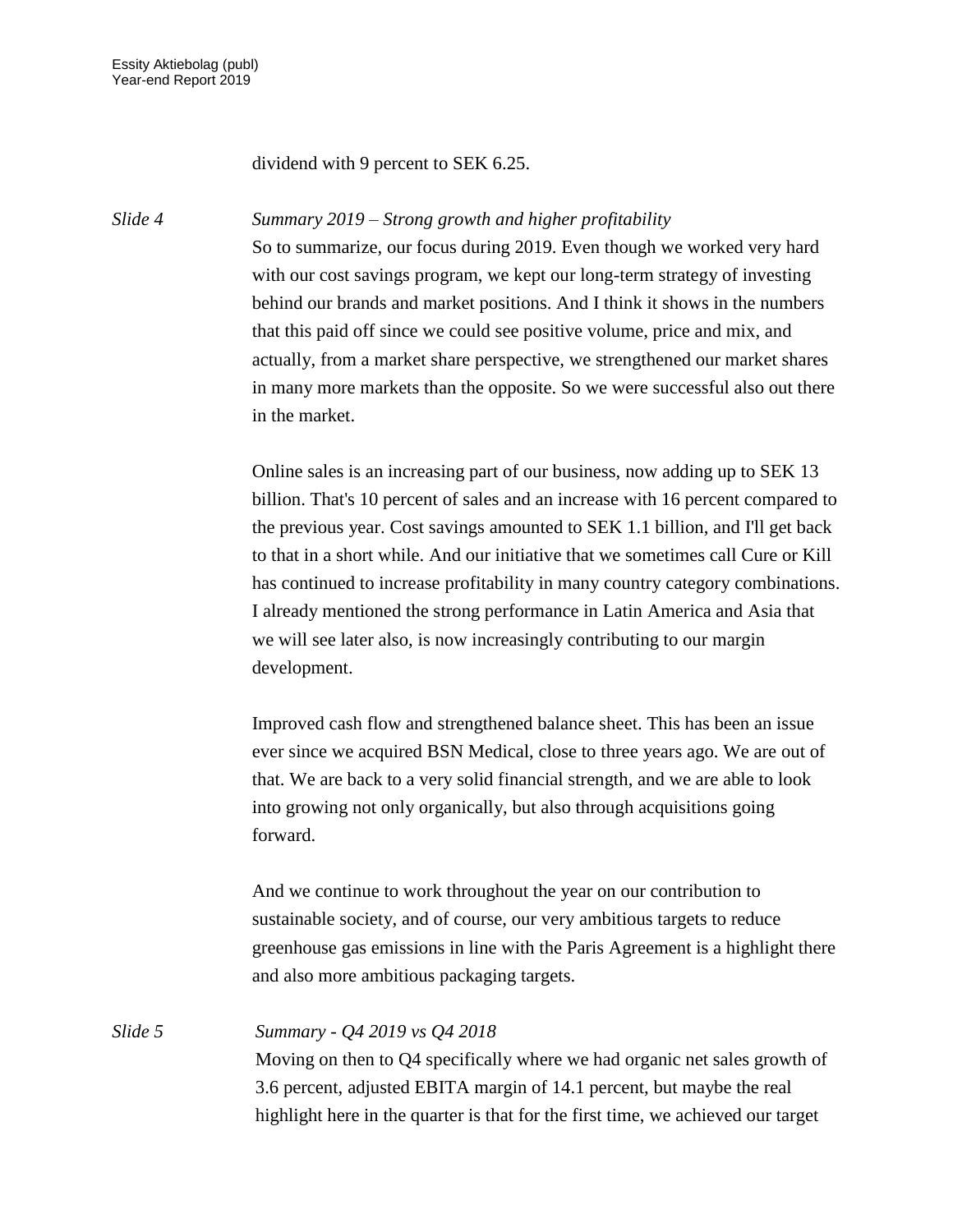on return on capital employed. Our target is 15 percent, and we achieved 16.4 percent. So in the fourth quarter, we were above our targets, both for growth and the return on capital employed. And in this quarter, we had a big positive impact from raw materials, as you will see then in the EBITA bridge in a minute. And we also had significant investments in the quarter for growth but also for incentive programs.

- Slide 6 Just to give a timeline, put this in perspective, this is how net sales and organic net sales growth has developed to the left there over the last couple of years. And as you can see, growth has been quite high now the last year, and this is a mix of volume and price and mix. And going forward, we will see less of a pricing component as raw material prices come down, but a very positive trend, of course, overall in this picture. And then to the right there, adjusted EBITA and EBITA margin, you can see the actual dynamics throughout last year, how both EBITA and EBITA margin increased significantly throughout the quarters there from Q1 with 10.4 percent and then ending at 14.1 percent.
- Slide 7 The net sales bridge, we see organic net sales coming from both volume and price/mix. So that's a positive note. The divestment impact there is from moving out to a joint venture in Turkey in the fourth quarter, it had a minor impact on overall net sales.
- Slide 8 And then maybe more interesting, the adjusted EBITA bridge where we see positive contributions, again, from volume, price/mix and a significant contribution in the quarter from raw materials and energy. The next two bars, they're relating to cost savings, the ongoing cost savings in COGS and the cost savings program. I'll get back to you in subsequent slides here. And I thought I'd focus here very much on the big other bar here, which is negative SEK 1.34 billion.

And this consists of a number of components, the biggest being higher sales and marketing costs, altogether amounting to SEK 875 million. And breaking that down, SEK 175 million is actually advertising and promotion to support the growth that we've seen, and that's really paying off. The remaining SEK 700 million is partly the incentive payouts that we had in the company.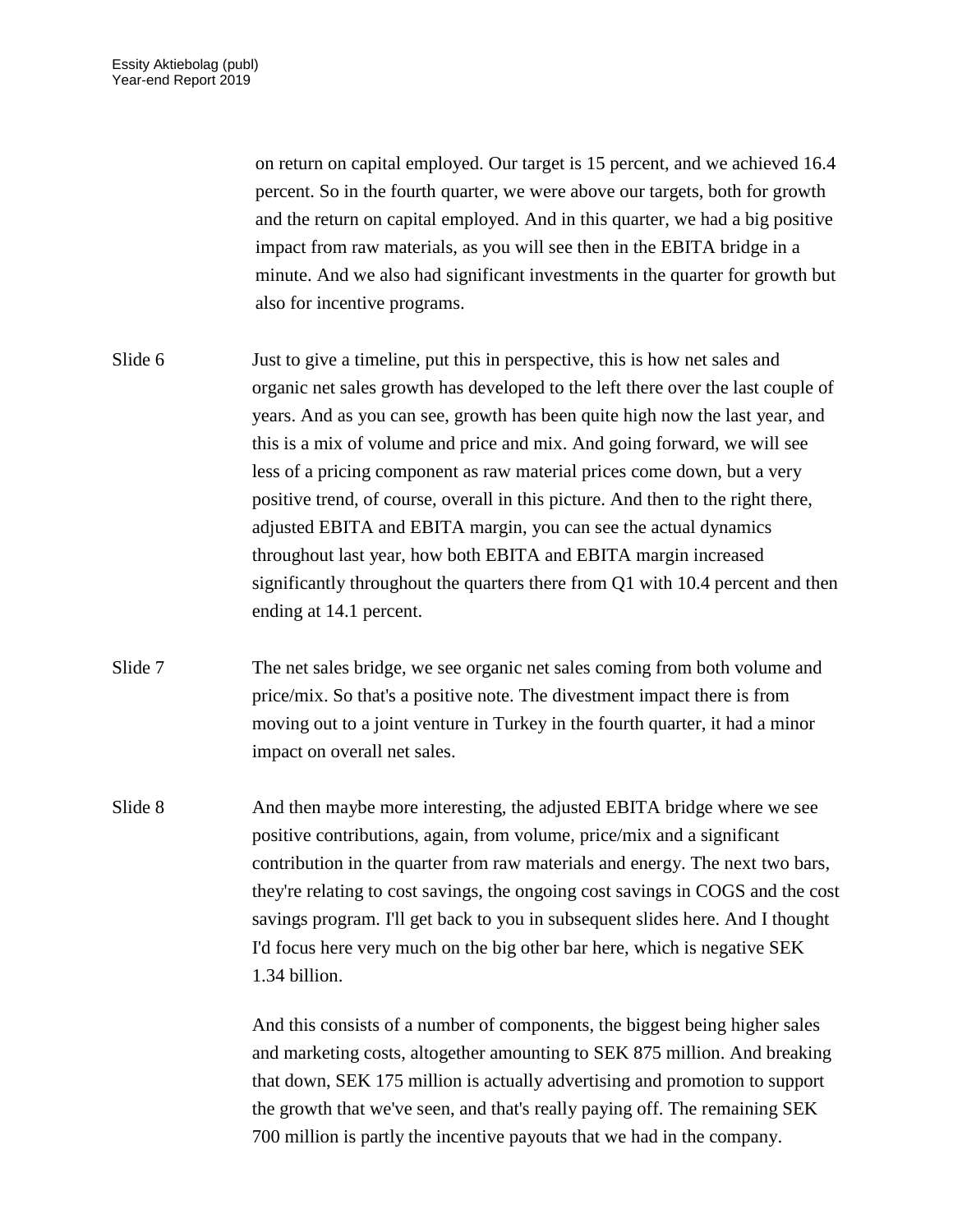As you know, we have short-term and long-term incentives. We also have all employee bonuses that actually – and we're very happy about that impact over 17,000 of our employees. This is now excluding our joint ventures. And compared to last year, when we had a very low incentive payout this year, we had a quite high incentive payout, it shows that the system works. But this had an impact in the quarter and on this line here with approximately SEK 200 million.

In addition to that, we did many growth-related initiatives, especially, again, in Latin America and in Asia and also in different digital initiatives. And then in addition, of course, we have the normal inflation here.

Stock revaluation in the quarter was SEK 180 million negative and the rest consists of higher distribution costs and a number of smaller cost items of which some were related to the quarter because of year-end effects.

## *Slide 9 Raw material development.*

Raw material development. The only slide where we look slightly into the future, at least into the next quarter. And what we foresee here, as you can see, overall, of course, it's been a very positive development over the last couple of quarters. Starting with Consumer Tissue, which is mostly affected by the market pulp prices, we foresee quarter over last year's quarter, significantly lower raw material costs in the first quarter and sequentially, actually stable raw material costs. So the outlook for pulp prices at this point is a stable outlook for the next couple of quarters and then towards the end of this year, rising pulp prices. So stock levels in China are coming down, and demand is increasing slightly.

When it comes to Professional Hygiene, which is affected, of course, both from market pulp, but also to a high degree from recycled fibers, we foresee, again, a significantly lower raw material prices quarter over last year's quarter and stable sequentially. And then finally, Personal Care, where the raw materials consist of the oil-based materials, we expect lower prices year over last year's quarter and, again, stable. So very stable sequentially. I think that's the easy message going forward, and then we will have to see.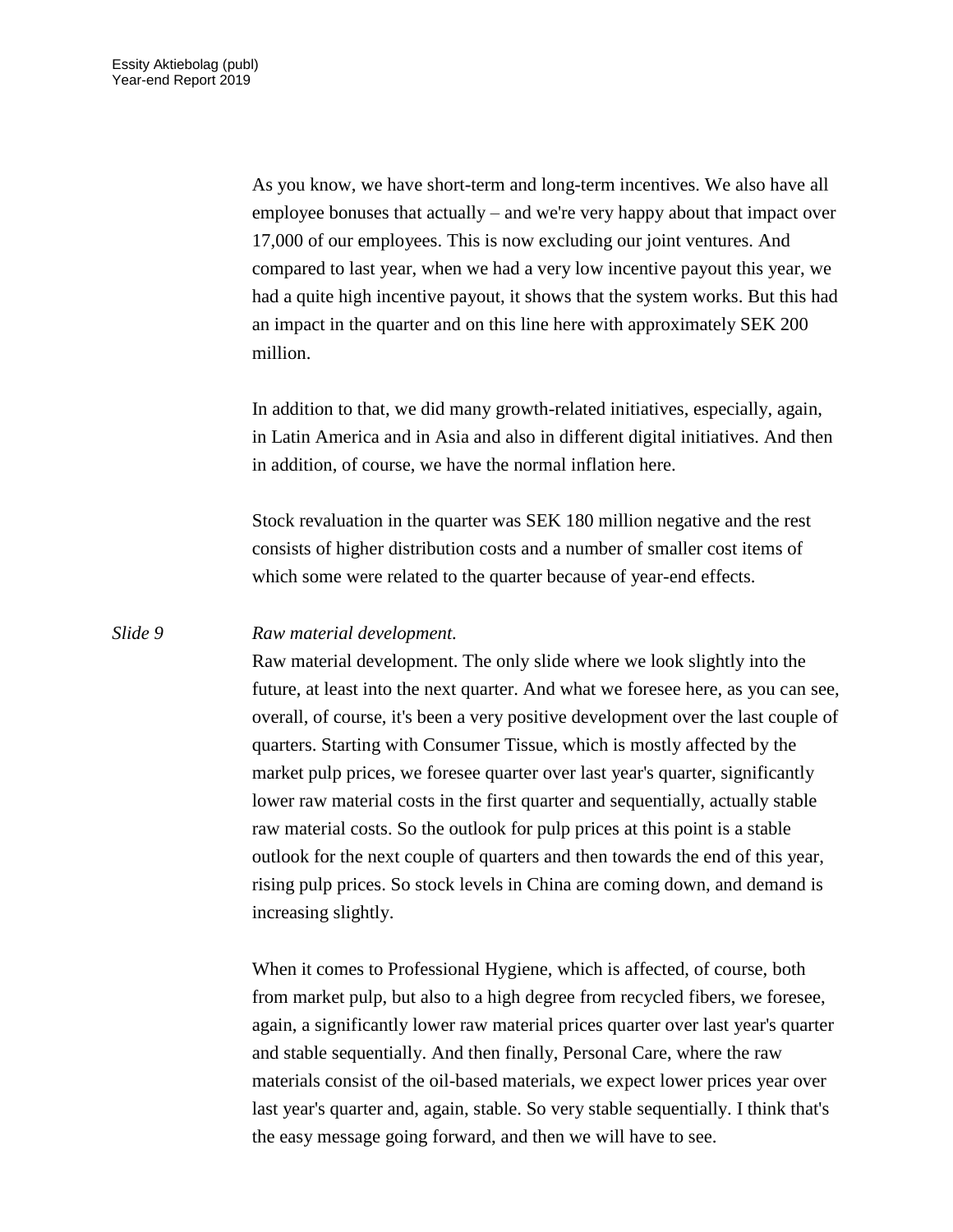### *Slide 10 Mature and Emerging Markets*

I think this slide is good news, especially in the light of the good growth we see in emerging markets, not only are they growing well, but they are also increasingly contributing to the margin development. So going back from 2015, margins have improved significantly in emerging markets, the light blue bar there at the bottom. And looking then at the group margin, we ended up at 12.3 percent for the full year. But as I already mentioned, in the last quarter, 14.1 percent. So moving in the right direction there.

### *Slide 11 COGS Savings*

I said I was going to get back to the two bars in the EBITA waterfall of – related to savings, starting then with ongoing savings in cost of goods sold where we saw full year savings of SEK 456 million and in Q4, very small savings of SEK 4 million. And many of you remember that we actually guided for the fourth quarter to have savings of between SEK 150 million and SEK 250 million in the fourth quarter. And in the end, it was close to zero. And behind this development, we actually see good productivity improvements from all the points you have here on this slide, Tissue Roadmap, operational efficiency improvements, material rationalization and sourcing savings.

So all that continues to deliver and was actually in the middle of this range, so around SEK 200 million. But this was nearly completely offset then since we are very tough on ourselves when it comes to measuring COGS savings, we only look at the net savings, not at gross savings. So this was offset to high degree of all employee incentive programs related to cost of goods sold, so very much in our supply chain, changes in our pension schemes and some high distribution costs that we had not expected. So the underlying savings continue to be good. But in the quarter, we did not achieve the target or the – we achieved the target but not the numbers that we presented in the last quarter.

Going forward, what can we expect and we've had quite some volatility here between quarters. Historically, we have had ongoing savings of around SEK 1 billion per year. This year, it comes out then at SEK 456 million. Going forward, I would suggest to look somewhere in between here, the SEK 500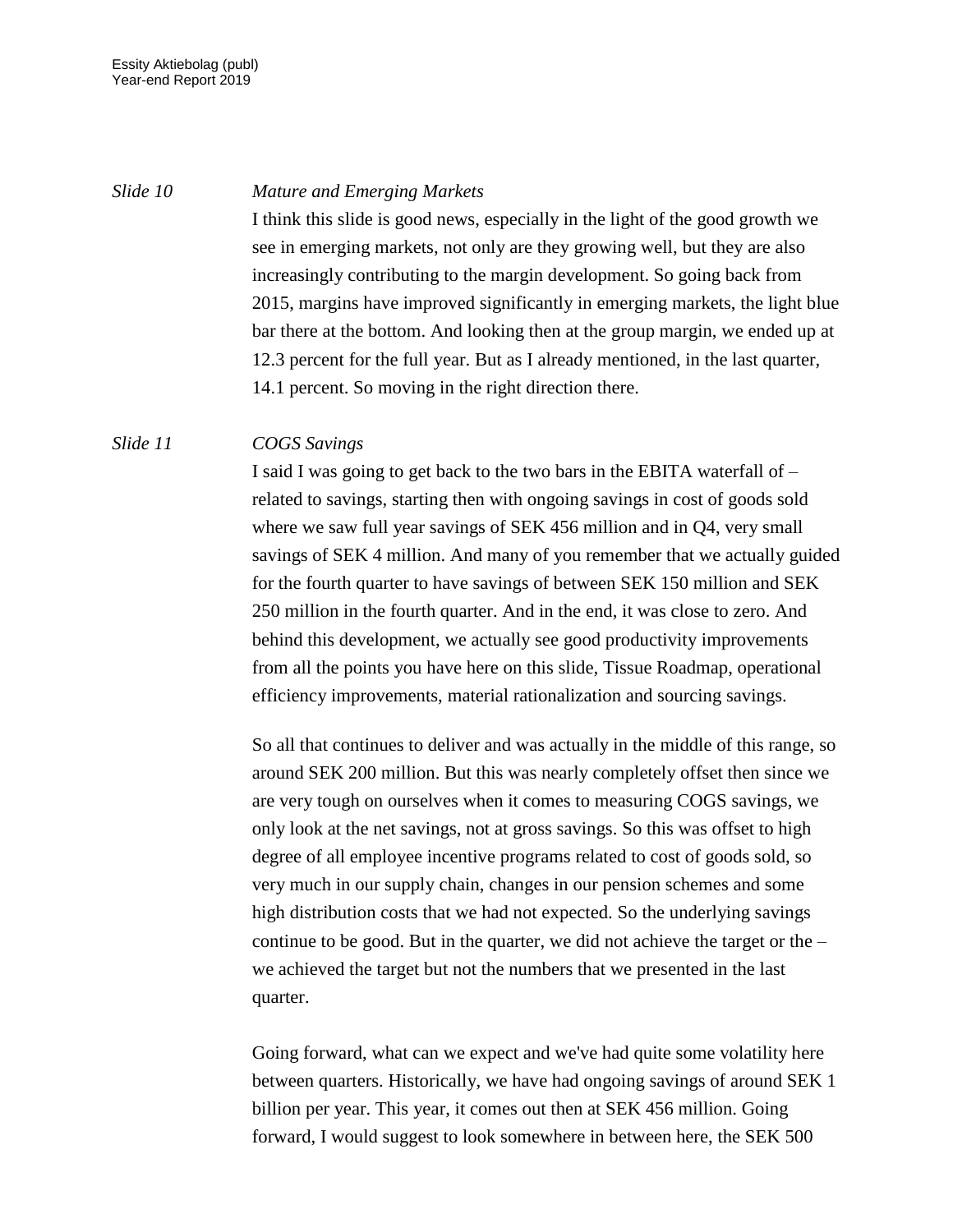million and SEK 1 billion. We see big opportunities for continued savings and efficiency and operational improvements in all the areas that you see here, and that work continues.

We expect to see less cost savings in COGS from restructuring, which was very much related to Tissue Roadmap when we closed sites and made major changes to our footprint. We will not see as much of that going forward. And that's why I propose that you look somewhere between SEK 500 million and SEK 1 billion for ongoing COGS savings going forward, maybe in the higher end of that range but still lower than SEK 1 billion.

*Slide 12 Cost-savings Program – Closed with savings slightly above plan* Then the cost savings program that we announced in the fall of 2018, and that finished at the end of the year, which is exactly in line with what we expected and slightly better. So for the full year, we guided savings of SEK 600 million. We came out at SEK 637 million impact on P&L, Q4 SEK 202 million and a run rate that's slightly above the SEK 900 million that we guided, and the headcount reduction is also slightly above the 1,000 employees that was in the program.

> Restructuring costs are slightly below SEK 700 million that we expected. And the impact here on SG&A as a percent of sales on the year, as you can see, it looks quite small, 10 basis points. I mean, it's always good that SG&A goes down year-over-year, but this is maybe a slightly decline than expected when looking at the cost savings program.

> However, again, impacting here when we look at this program, which mostly impacted SG&A, there is an impact from actually our incentive programs, again, which is approximately 40 basis points, so 0.4 percent, which, of course, has an impact specifically very much in the fourth quarter, but also for the full year. So – and that's, again, because we had very, very low incentive payouts in 2018 and quite good in 2019. So that explains some of that difference.

And then the growth investments that we are doing that I already mentioned,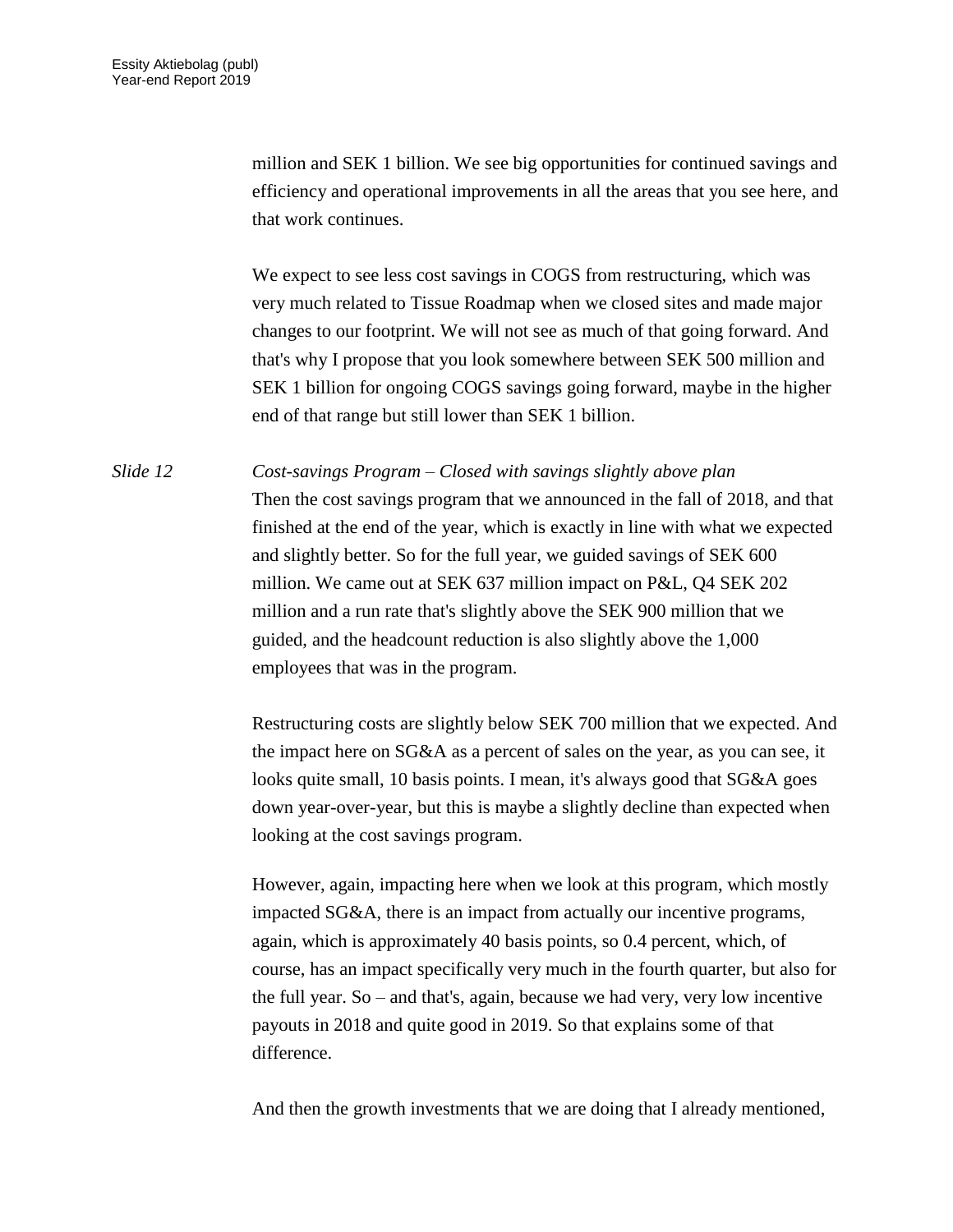in order to continue the good momentum we have in many markets and categories.

*Slide 13 Improving Well-being Through Innovations* We always talk about innovations, and this is just summing up the year, maybe just one or two highlights. We refreshed the TENA brand, not only the logo, but also relaunched many of the products. And I think we entered 2020 with a very, very strong product assortment and a very strong offering in incontinence care with the TENA brand. So feel good about that. During the year, we also worked hard with our medical brands to reduce the number of sub-brands and to start to relaunch under a number of the umbrella brands that you see some of them here, Leukoplast, Cutimed and JOBST, and that will continue throughout the year.

*Slide 14 Personal Care – Q4 2019 vs Q4 2018* Moving over then to the individual business areas. And the bullet points to the left here will be quite similar for the different business areas, with organic net sales being positive 2.5 percent, coming both from volume and mix when it comes to Personal Care, and contributing here is higher volumes, higher prices, better mix and cost savings.

> We see this in all three business areas, actually. Also in Personal Care, we saw lower raw material costs, not as much, of course, as in the pulp-related business areas but still, but then investments in growth and costs related to medical device regulation, which impacts our medical business, but also actually, our European incontinence care business and higher distribution costs, which is something that we are working very much to improve going forward.

But this has been a theme throughout the year. At the beginning of the year, partly because of issues that we had with some warehouses and different supply issues. Now we're getting out of that. We're in good shape for 2020, but actually underlying distribution costs are, in general, rising still in many markets in North America and in Europe.

Going through the different categories, looking down at the right-hand corner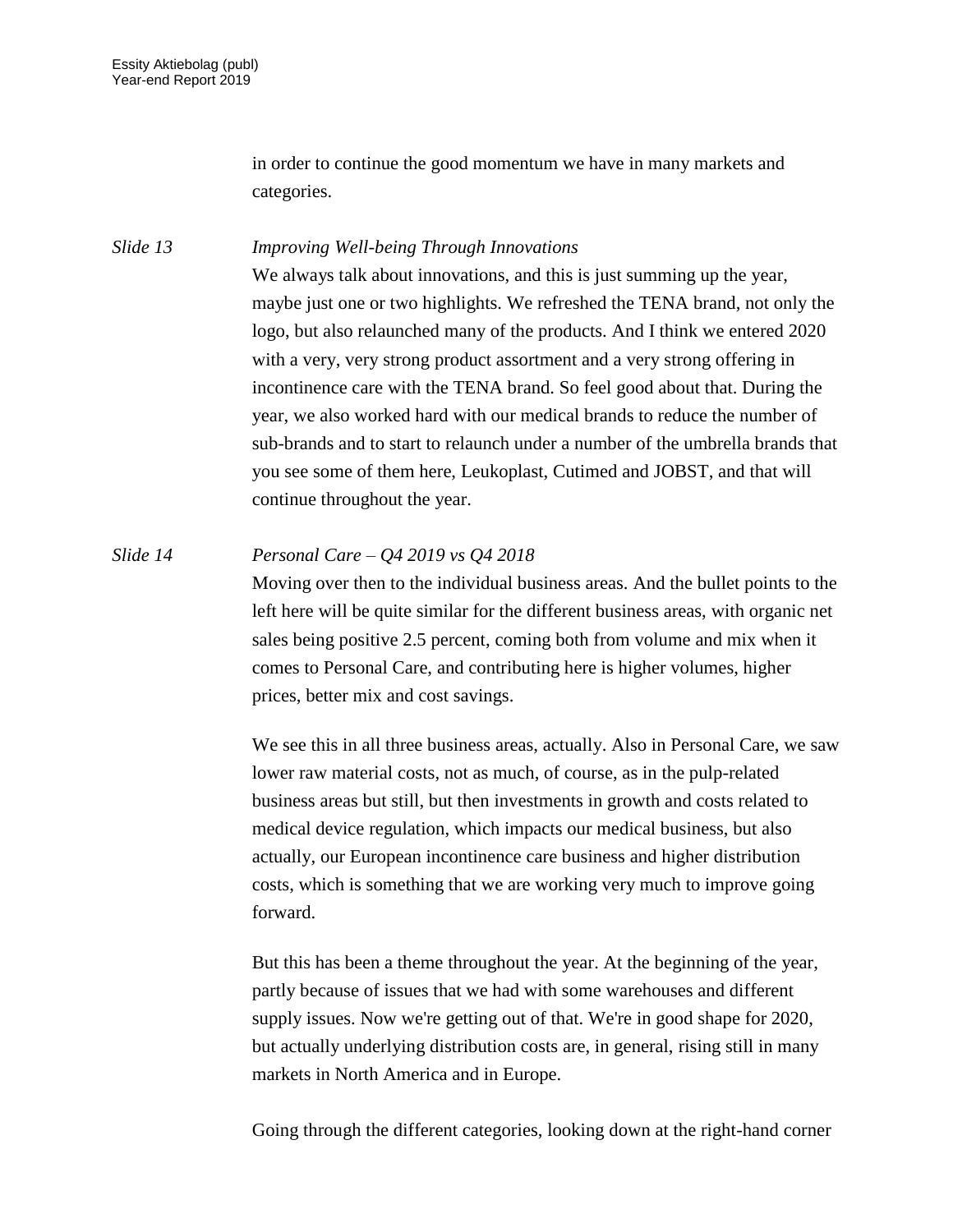there. Well, first of all, of course, emerging markets continues to grow incredibly well while in mature markets, we had an impact from medical and from baby, which also is visible here. Incontinence Products had a very, very good quarter and a very good growth throughout the year, primarily in health care where we have been growing market shares in almost all markets, but also in retail where we are now stabilizing market shares and the launches we did throughout last year are really having a positive impact. So very good development for Incontinence Products.

Medical, we're not happy with that, flat growth in the quarter. I stated earlier that this will take time. We are in the middle of this improvement program that's very much focused on sales growth because we know that once we have sales growth, we have margin improvement. It's, again, very much related to North America and the United States. Many of the medical markets are growing really well. So we feel very confident that we have strong brands, strong products and that we have the plans in place to get the growth up for next year. So overall growth for the year in medical was about 0.5 percent during 2019.

Baby Care. We are still in working in the strategic direction of improving margins before growing volumes, as you can see here. And as before, in Europe, we are doing extremely well on margins, a little bit slower on volumes. Malaysia is doing better. This is, of course, part of Vinda. And in Latin America, we are just in the relaunch of our baby assortment, which had a negative impact on volumes but something we think will be positive going forward.

And then Feminine Care. Year-after-year, quarter-after-quarter, we continue to see these fantastic growth numbers. And this is volume, mix and to high extent price also on the back of innovation. So a very positive development that just continues here in Feminine Care. And again, Latin America is a big part of this, but actually, the launch of Libresse that we did in the mid of the year in China, is also having a positive impact here.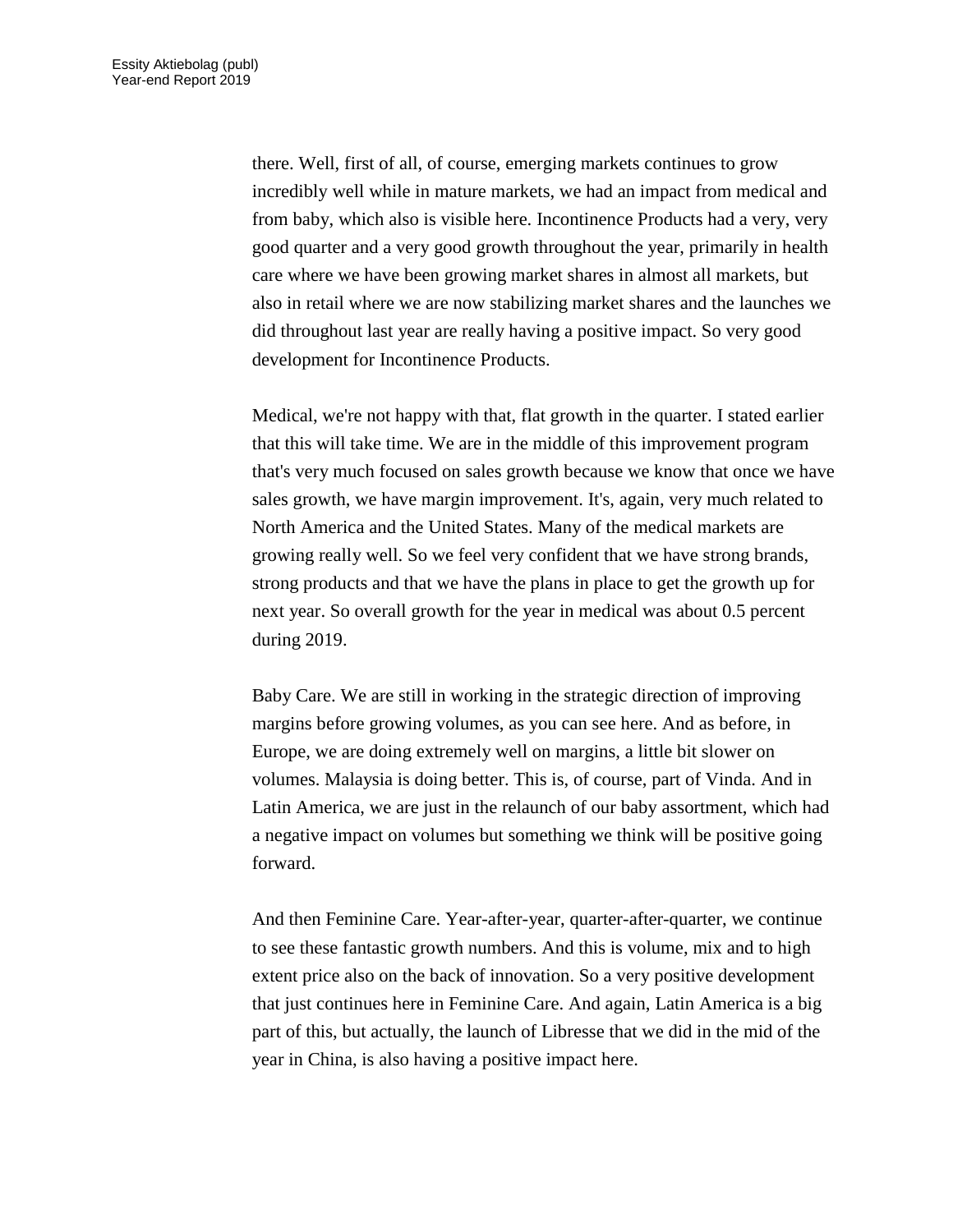# *Slide 15 Consumer Tissue – Q4 2019 vs Q4 2018*

Moving over to Consumer Tissue, where we had a significant growth, 4.9 percent. Of course, a lot of this comes from emerging markets, again, volume, price and mix. Significant positive impact from lower raw material costs, a slight negative impact again from stock revaluation. This will now eventually become a smaller number in 2020. Overall, of course, a huge improvement compared to last year, margin going from 6.9 percent to 13.3 percent.

And we're starting to get to the margins levels where Consumer Tissue needs to be in the long term. And as you can see in the previous slide, we're very much focused on getting margins up, not only in Consumer Tissue Europe, but also in Asia and in Latin America, all need to contribute, especially since the emerging marks are growing faster. And of course, this has been a big question. So what about price pressure now that raw materials have really, really come down?

And what we stated in the report is that in the fourth quarter, we have negotiated slightly lower prices in Consumer Tissue in Europe. It's low single digits. So we think that's a good outcome. It means that we feel that Consumer Tissue in Europe will be able to contribute from a margin perspective. We also had a very good mix improvement through the last quarter in Europe, focusing on our brands and again, being very selective when it comes to private label.

And as you've maybe had the time to see from the Vinda's number, they had a fantastic margin uplift, not only from lower raw material cost, but also from a big mix improvement. And as they state, they have not done any major price decreases.

However, they had additional promotions at the end of the year, which they frequently have. They also had a very tough comps with the year before. So continuing to do well, both on sales and on margin. So that's looking quite encouraging for the rest of the year. Now we have to see, of course, what happens with pulp prices and ongoing negotiations. But we have come quite a far way actually in the ongoing annual negotiations in Consumer Tissue and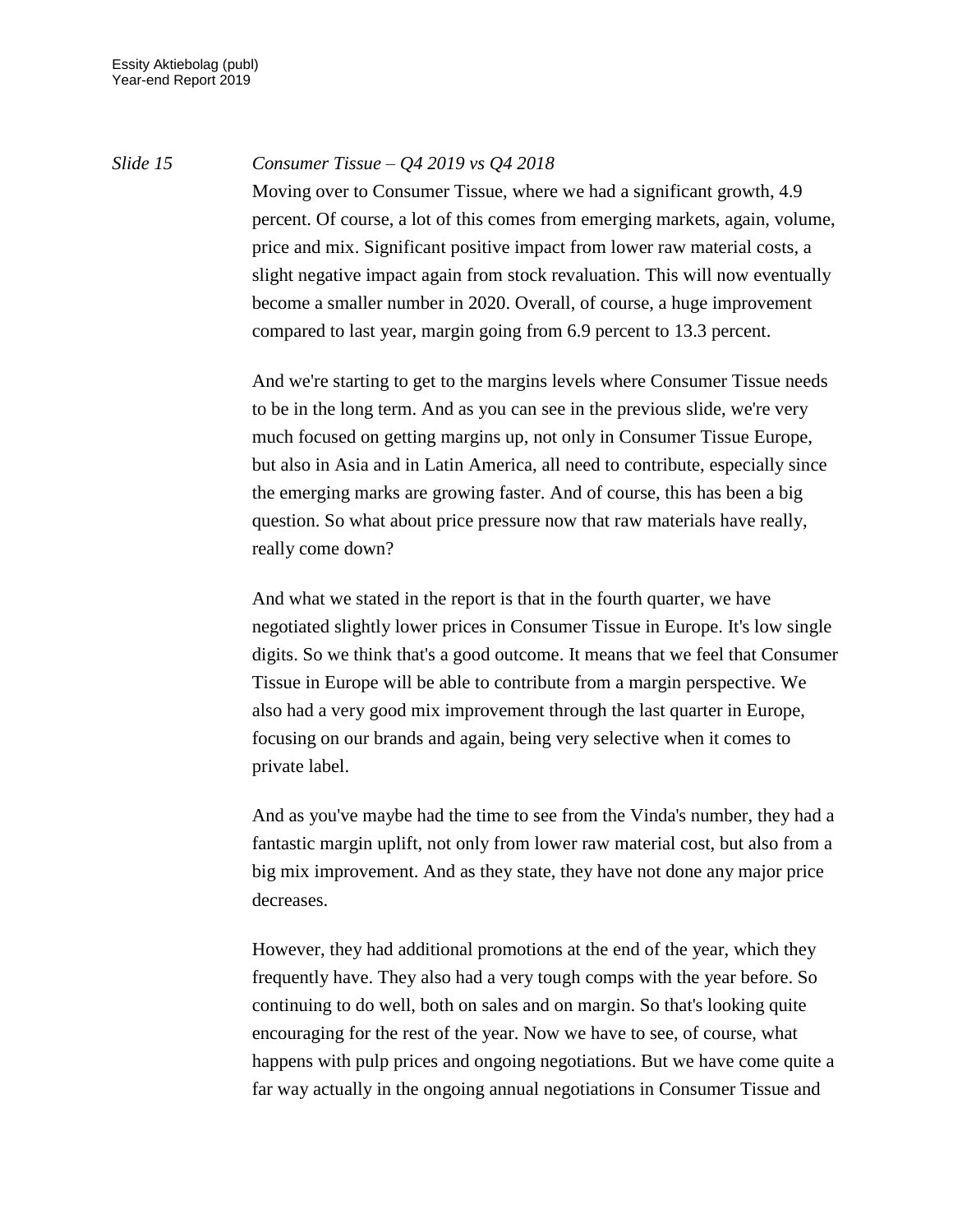so far looking good.

*Slide 16 Professional Hygiene – Q4 2019 vs Q4 2018*

Professional Hygiene, finally, continues to steam ahead. Had a fantastic quarter, benefiting again from volume, price, mix and all the different components that we've seen before. We think we have so much innovation here and so much going for us, both in the mature and emerging markets that we're actually really investing here in A&P and SG&A to grow this.

We see this as an opportunity to really strengthen our leading market position here globally, and 3 percent growth here is quite nice, considering that we have 80 percent of sales here in mature markets and only 20 percent in emerging markets. And of course, the challenge and opportunity going forward is to grow faster in emerging markets.

So that becomes a bigger part of the business here. And then just to note that in Professional Hygiene, adding to the strong margin development, we had a onetime impact from pension – reduction of pension liabilities in the U.S. so that we can take that out when we compare next year. We have to look forward here.

# *Slide 17 Priorities 2020*

So final slide, priorities 2020. To continue to invest in our strong brands. Of course, price management remains a big theme for the year now that raw materials are coming down. Efficiency improvements, to have a high pace of efficiency improvement. And not least, also manage SG&A costs. So even though we want to continue to grow at a high pace and grow market share, we need to do this in an efficient way, of course.

According to our strategy, focus on the high-margin categories. I think we have good momentum in Latin America and in Asia to continue to leverage that. Accelerated digital transformation in all parts of the business also when it comes to internal efficiencies where you see that we have big opportunities going forward. And not the least, continue to contribute to sustainable society.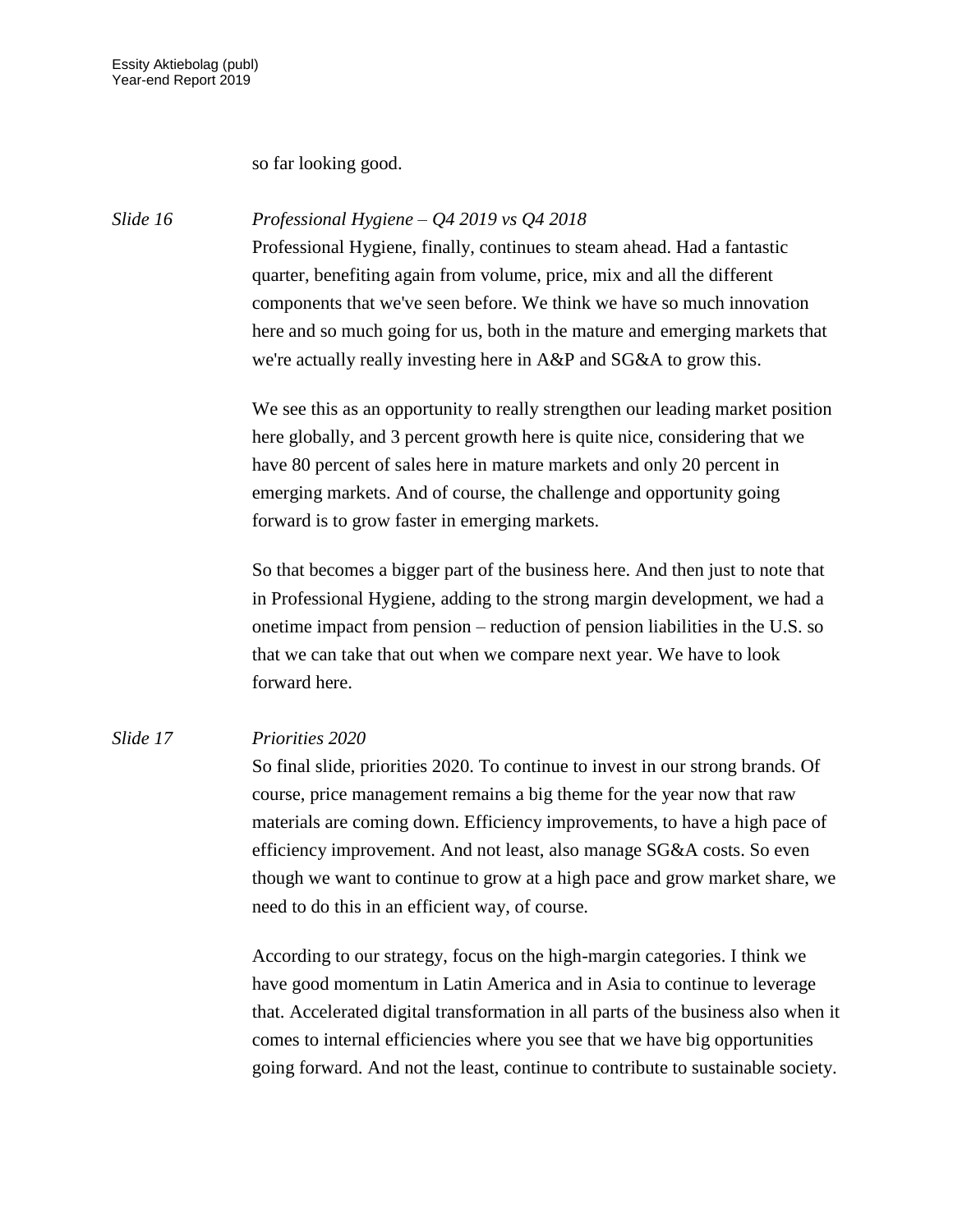As you know, this is something that's at the heart of what we do at Essity, very important for us, and we expect to stay ahead in this area also in the next year. Thank you for listening.

*Slide 18 Q&A* Linus Larsson: It's Linus Larsson with SEB. Broad picture looking into 2020, it sounds and seems as if price as a component of organic growth is slowing and so I wonder more about the volume component of organic growth, it was 2.3 percent in the quarter, and the same for the full year. Will you be able to maintain or even accelerate that in the year ahead?

Magnus Groth: We don't make forecast. You're right with your first statement, the pricing will be a smaller component. But of course, we will work hard to grow both the volume and actually improve mix, which has been quite a success also in this year. What that will bring, we will have to see. There are areas there also where we have to keep on increasing prices, especially in Personal Care where we still need to get back to margins that we had one or two years ago.

Linus Larsson: And just a follow-up on Personal Care. You have two subsegments within Personal Care, which are a bit of a drag on the average in terms of organic growth. When do you expect them to be on par or contributing to the average for Personal Care as a whole?

Magnus Groth: Medical, as I mentioned, we have plans in place. This is going to take some time. I'm not going to make any exact predictions. I mean, we have successfully just turned around the North American Professional Hygiene business, a few years ago, the North American inco business. So we know that we're good at this. When it happens, difficult to say. Baby, we will focus on margin improvement also going forward even though we see positive and encouraging signs in Malaysia with the Drypers brand and also have hopes related to the relaunch that we're doing in Colombia, Ecuador and Peru. So let's see how that develops. So I don't think that we should have a negative development in Baby in the next year.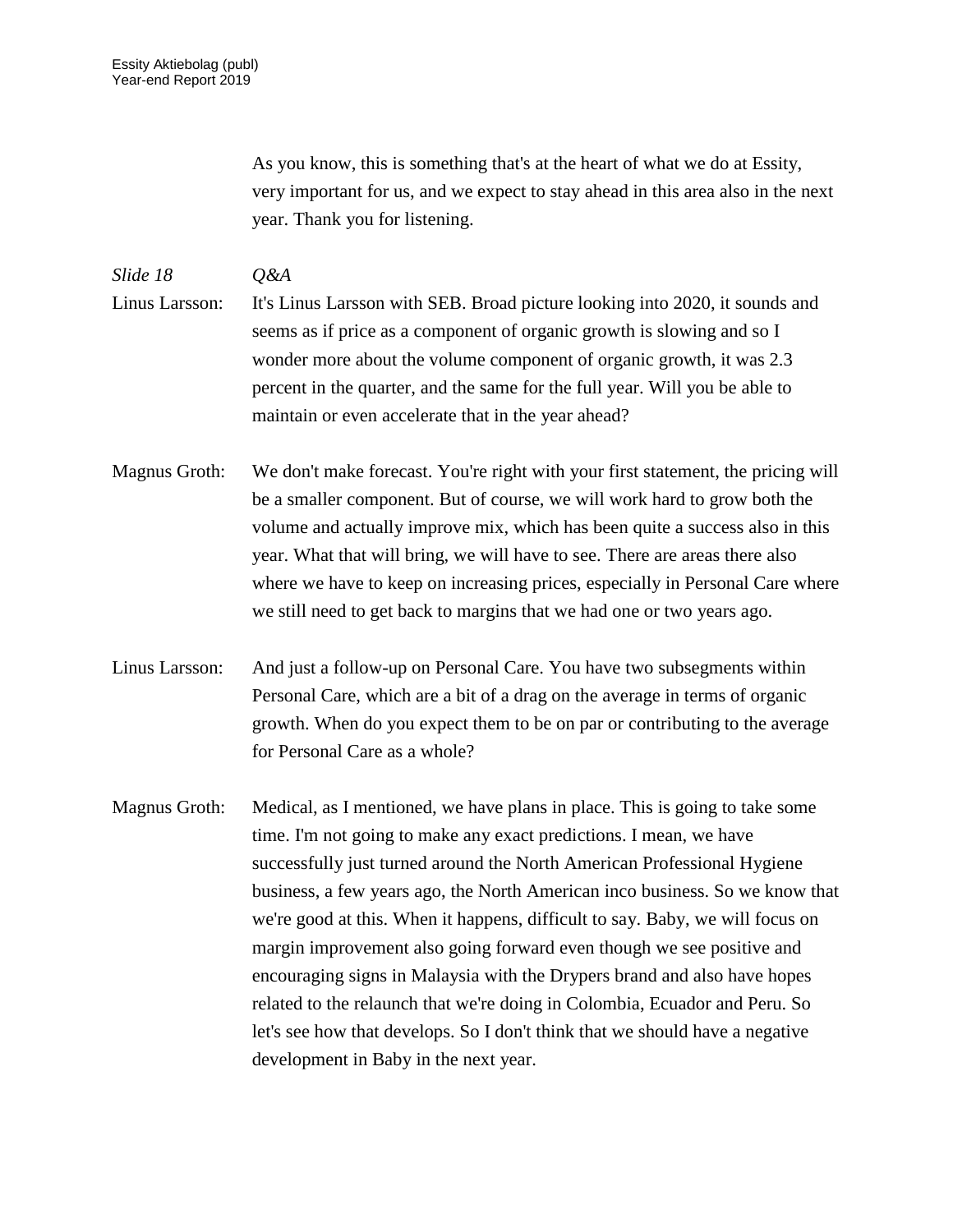Fredrik Rystedt: We'll still have some impact from Russia still. As you will recall, we left the segments of open diapers. And of course, that has an impact also going forward in the next couple of quarters. Linus Larsson: And then just finally for clarity sake, if you could just say, again, maybe on the inventory revaluation, what the absolute effect was? And what the yearon-year effect was in the fourth quarter, those two numbers, please? Fredrik Rystedt: So if you take Q-on-Q or compare to last year, it was SEK 180 million roughly. Most of it was related to either Tissue or Professional Hygiene, actually, Professional Hygiene being a fairly significant part. Personal Care was about SEK 20 million roughly. Linus Larsson: And the absolute revaluation in the quarter? Fredrik Rystedt: Yes, it's a good question. Let me come back on that Linus. Linus Larsson: Excellent. Magnus Groth: But in the year, this negative impact from stock revaluation was almost completely offsetting actually the lower raw material prices in the year so a significant impact. Stellan Hellström: Stellan Hellström with Nordea. Looking at the higher A&P spending, particularly in the fourth quarter and – could you give some indication if this is a level that you – an increased level that you will maintain? And also given that volume growth was maybe only 2 percent, is this – or do you see this as a low payoff/payback on this investment? And is this a sign of increased competition? Magnus Groth: We on average have had during the year, I believe, A&P of 5.2 percent, and that could be slightly higher in 2020, partly because of high competition, especially in inco retail, but also behind a lot of product and innovations – product launches and innovations that we have planned for the year and where we see that it's really paying off. So this is mostly then kind of a positive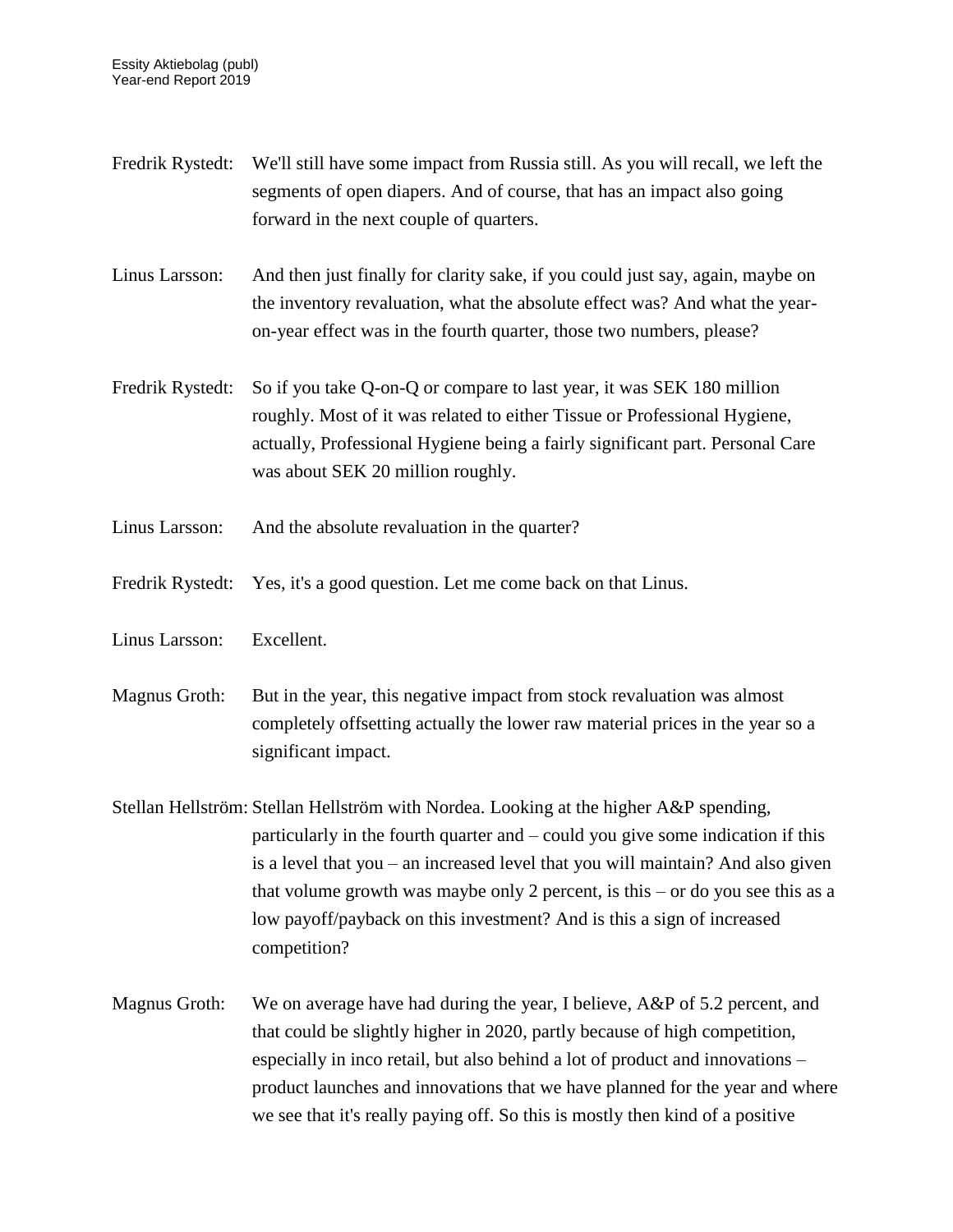investments rather than a defensive one.

Stellan Hellström: OK. And could you give some indication on what you are seeing on pricing in professional also for – maybe for Q1?

- Fredrik Rystedt: It's we don't give pricing forecast. But I think you've seen a positive price component for Q4. And of course, we think the pricing is fair at this moment given the market situation. So we hope for a good development also going forward, but it's very, very difficult to predict.
- Magnus Groth: What we see is, as I already mentioned, that also recycled fiber prices are flattening out. So we think that's a good reason to hold on to the prices we have on the products we have. And of course, every time we launch new innovation, we work with the mix and also with a positive pricing component.
- Stellan Hellström: Just a final one also on the increased payout for incentives. Just to understand it, is it related to the delta of profits? Or is it more the absolute level, so to say, if it's  $-$  yes?
- Fredrik Rystedt: In what way, Stellan?
- Stellan Hellström: No the increase in incentive payout. Is that related to the increase in profit or the absolute level of the profit, so to say? How recurring it is?
- Fredrik Rystedt: No. So what we do basically, we set targets every year. So before the start of the year, we set targets for all our incentive programs, so to speak. And then, of course, depending on the delivery of the full year then there's a payout. So if you take 2018, the total payout was actually quite low for all the programs basically, very low and just the opposite in 2019.

So without giving the exact range, we were kind of in the 25 percent, 30s in 2018 and above 80 percent in 2019. So of course, that big swing caused this effect to happen. And then just perhaps on your specific questions on Q4, what we do is we provide throughout the year based on our forecast for the year. So obviously, here, what we have seen is, of course, the cost for Q4, but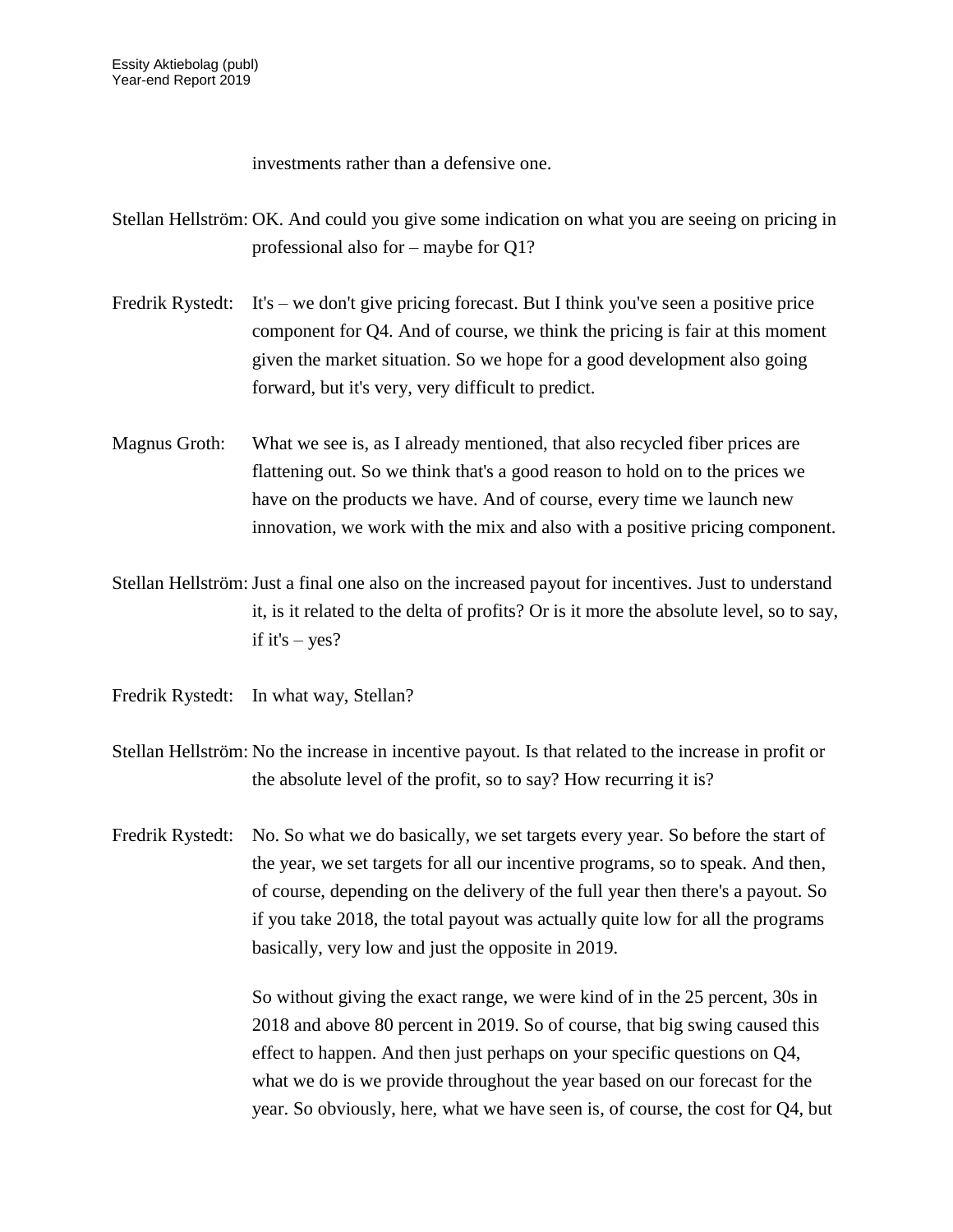also the fact that Q4 was actually better than we estimated.

Niklas Ekman: Niklas Ekman here from Carnegie. A question on the price adjustments in Consumer Tissue. If – first of all, the – I mean, raw material prices now are basically back to where they were at the start of 2017. If I look at your price mix effects over the last 2 years, they are around 6 percent aggregate. So given that you're now looking at price adjustments of low single digits, do you think there's a risk if pulp prices were to stay at these levels that you would have to make further downward adjustments of prices?

Magnus Groth: There's always a risk, but to some extent, in Europe, we have annual negotiations, especially for the branded part of our business. And the big part of that is actually done, and that's why we are able to state this number, then customers could always come back and ask for more. But what we currently see is that this range is where we are.

> Of course, during this period, we have also improved our cost position through the Tissue Roadmap program and Cure or Kill and so on. And that's why we are seeing this significantly improved margin. It's not only the low raw materials, it's a combination, of course, of all these different positive factors.

- Fredrik Rystedt: And we can add, Niklas, because it depends a little bit on I mean, you mentioned the number. First of all, there is a positive mix. So the price component is smaller than that. And I think it's also depending on when you start the comparison because we – if you recall, we actually had a decline if we look at the European market of pricing in 2017 despite the fact that raw material went up. So if you start 1st of January 2018, you've got absolutely a valid point, but we think still, if you look at the total period, we think there is reason for having kind of this current price level.
- Niklas Ekman: OK. Very good point. Another question is the other line, in general, obviously, has increased significantly now in Q3 and Q4. What do you see that in 2020? Do you see a lot – a big catch-up in costs now that you are at a higher margin level now that pulp prices are back to lower levels? Do you see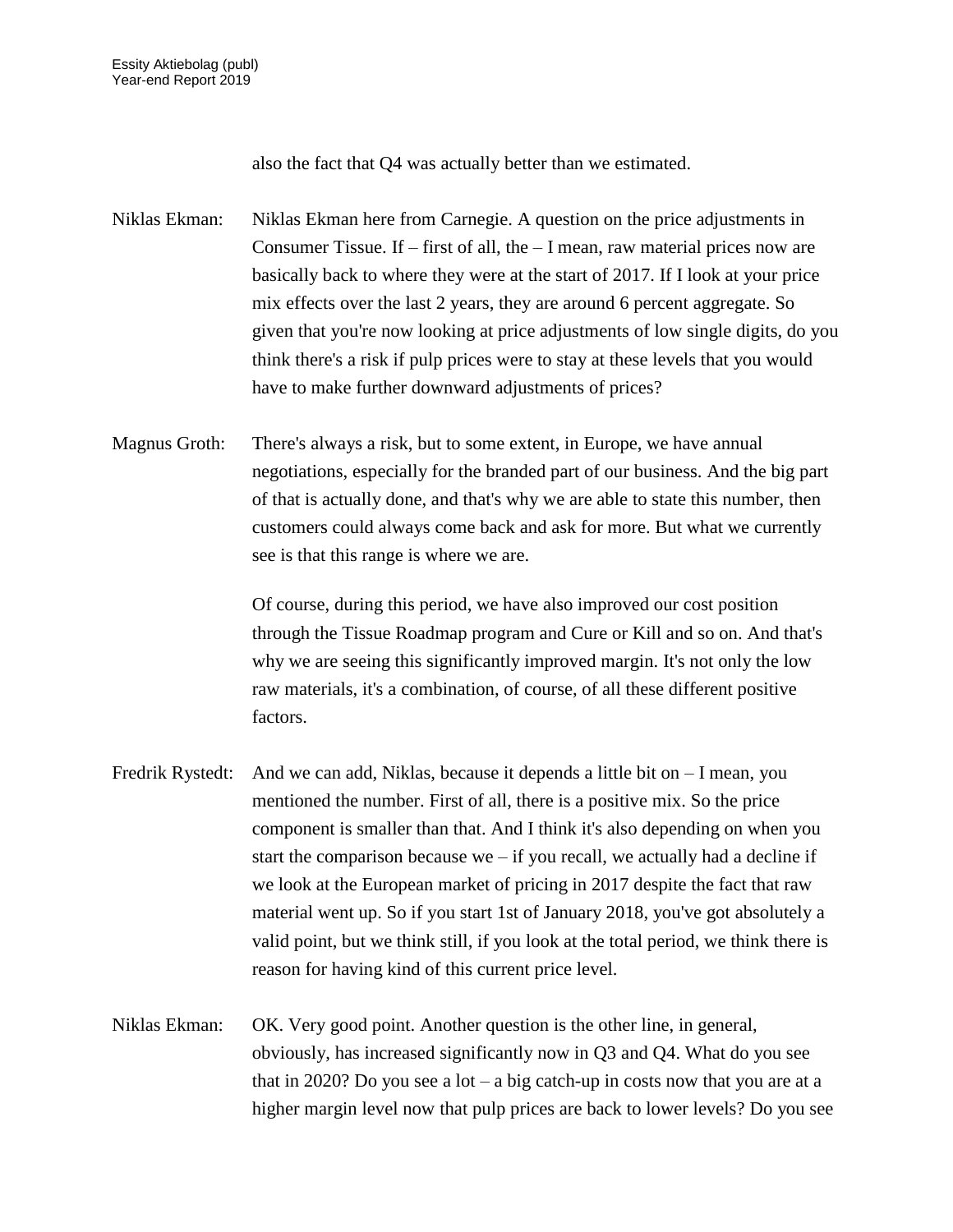a lot of costs continuing to increase in 2020?

Magnus Groth: The entire organization is incredibly aware of the importance of staying costconscious. And I don't want to see this high other line going forward, of course, and the cost improvements that we achieved, especially in SG&A, I mean, are very – are hard-earned in the organization. So I don't think anyone wants to give that away in the short term.

> So cost focus throughout all parts of the organization remains very, very strong. Then we are planning to invest more behind growth. So those are very specific initiatives to continue to grow market share and of course, behind value-creating high-margin parts of the business. And then it's, I think, a valid growth in SG&A, digital initiatives, emerging markets and so on and so forth. You want to add something here, Fredrik?

Fredrik Rystedt: Yes, maybe a couple of things. Because the other line here is both SG&A and also other stuff. So if you – Linus, you had a question before, what's the impact of the SEK 180 million, what's the distribution, so roughly SEK 130 million relates to Q4 of 2019, so negative. And then the rest, of course, is last year.

> So that SEK 180 million, if we go into Q1 of 2020. So this quarter, basically, we had last year a negative SEK 60 million, which will basically then be a positive in comparison. Then, of course, whatever happens in 2020 or this quarter, we don't know yet. But of course, that is a positive swing versus last year on stock revaluation.

Fredrik Rystedt: And then if we talk about, of course, the incentive programs, Magnus mentioned roughly SEK 200 million or a little bit above that. That is, of course, also something that is more of a hopefully, not a temporary nature. But in comparison, over year-over-year, that will actually change the story.

> And there is one maybe additional remark about the very significant increase versus 2018, Q4, in this quarter. You will remember that last year, we just launched the cost savings program. And we made a very, very rapid stop to basically all costs in the organization. So as we actually said in the Q4 and the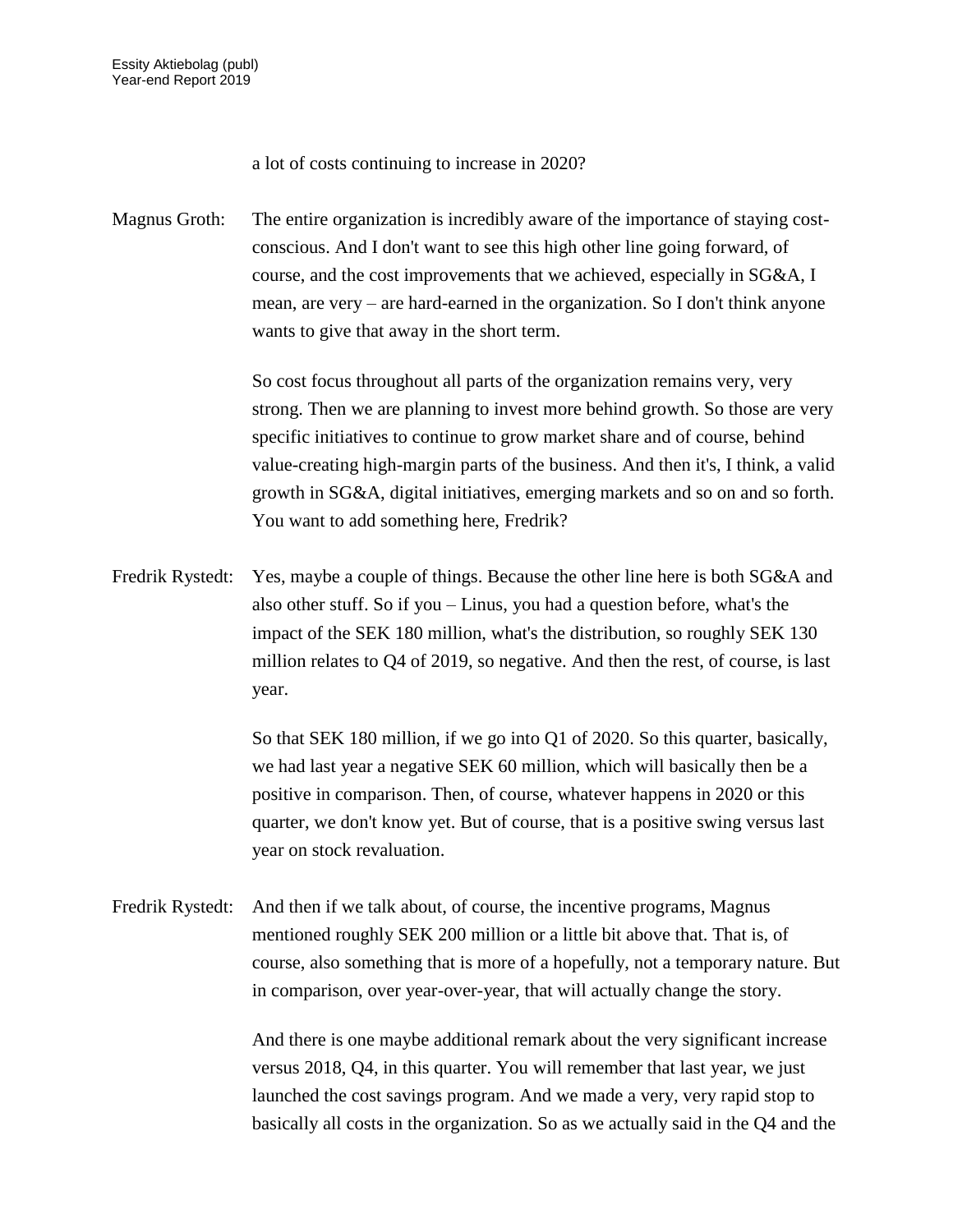Q1 report, we said we had exceptionally low cost, nonsustainable levels. And what you see now is much restored cost level. So they will actually be there.

Niklas Ekman: And just a final question. You mentioned the balance sheet being strong again, and looking at acquisitions. In the past, you've talked about Medical Solutions being the most interesting area and wound care, in particular. Is that still a priority for you? And I mean, not least in light here of the slightly weak trend we've seen in Medical Solutions organically, is that still a key priority to expect?

Magnus Groth: That's still a key priority. And I mean, our strategic priorities are to grow faster in the most value-creating parts of the business, which are the parts with the highest margins, the lowest capital intensity and where we see the underlying strong market trends, and this definitely implies to medical, it applies to professional hygiene, inco and feminine.

> As you know, in inco and feminine, those categories are highly consolidated. Even though we would be interested in looking at growing in those areas as well. And that means that in medical, and that was also the strategic logic for the acquisition, we did buy a platform where we said that we would eventually then bolt-on smaller acquisition, which reduces the integration risk and increases the potential synergies and grows then the scale of that business. That's definitely the plan.

Karel Zoete: It's Karel Zoete with Kepler Cheuvreux. Coming back to the integration work or the works to be done in the U.S. medical business, what is precisely that you want to fix here or what you should do in order to improve performance?

Magnus Groth: Yes. More precisely, it's the sales engine, or go-to-market. We have good customer relations. We have strong brands, and we have a good assortment, and we see that in parts of the U.S., in many other mature markets, we are being very, very successful against exactly the same competitors, same situations that we see where we're underperforming in the U.S. So we made some big organizational changes last year in the U.S. business.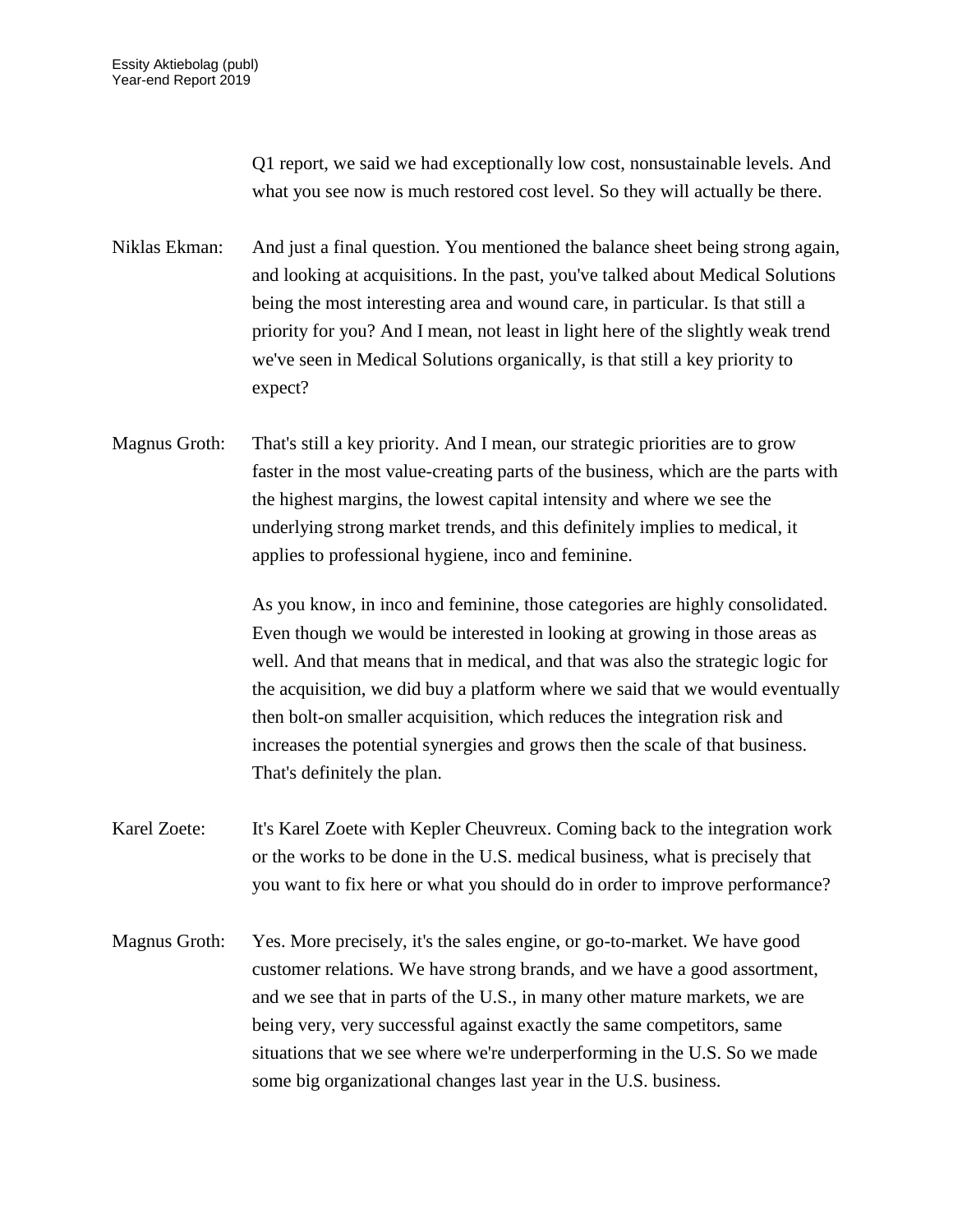And it's those plans. So very much rebuilding the sales force, the sales incentives, the CRM systems, very basic stuff, actually, and that makes me more confident because it's not – it doesn't – it's not that we're not competitive or we don't have the right products or anything like that, but we need to get the fundamentals in place.

- Karel Zoete: Right. And the second question is coming back to Consumer Tissue and pricing, you specifically highlight for the annual negotiations with the branded business in Europe, you have accepted slightly lower prices. But how much is that of the total Consumer Tissue business because you also say that in Asia, the pricing trends are better?
- Magnus Groth: We haven't seen any major price cuts in Vinda. Only promotional impact then on pricing levels, which varies over the quarters, of course, and could move either way. So Europe, what percentage is that now of our overall tissue business?
- Fredrik Rystedt: You were asking about branded. And so it's about if you take the European business, about 50 percent branded, 50 percent retail brands.
- Karel Zoete: And how much is that of total Consumer Tissue?
- Fredrik Rystedt: 60 percent roughly, approximately.

Joséphine Edwall Björklund:

Any more questions? OK. Then, operator, please open up the telephone lines.

Operator: Thank you. Ladies and gentlemen, we will now begin the question-andanswer session. As a reminder, if you wish to ask a question, please press "star" "1" on your telephone and wait for your name to be announced. And if you wish to cancel your request, please press the "hash" key. Once again, "star" "1" if you wish to ask a question.

So our first question is from the line of Iain Simpson.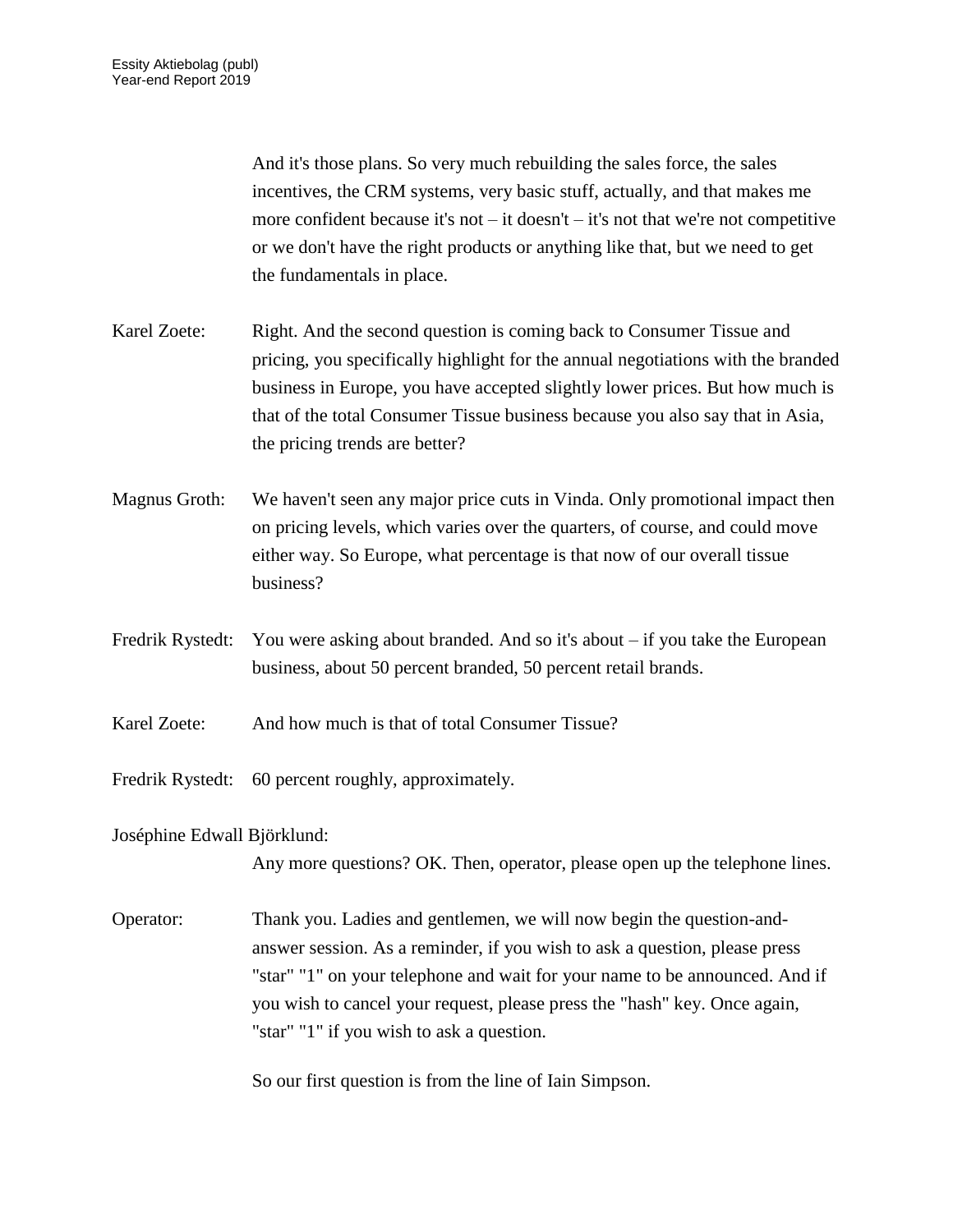Iain Simpson: I'm just looking at your Personal Care business, I noticed that organic sales growth in each one of the subcategories, so diaper, fem care, inco or Medical Solutions appears to have deteriorated in Q4 versus Q3. I was just wondering if that was just a coincidence and there were sort of subcategory specific issues? Or whether you'd had any sort of retailer issues or similar that have been a drag on all four subcategories?

> That was my first question. And then secondly, just thinking about that Consumer Tissue pricing, you've very helpfully talked about how Consumer Tissue pricing in Western Europe will turn negative in 1Q '20. I just wondered if there were any areas of your Consumer Tissue business where we might see positive pricing early this year, perhaps just as a rollover from pricing that you took last year or similar. Did you have hope for any positive pricing to offset what's happening in Europe?

Magnus Groth: Yes. Regarding your first question, Personal Care development sequentially, that's a pure coincidence. So it's a variation that we see typically between quarters. So we haven't had any major losses or any changes in the market development. And actually, when we follow our market shares, it looks quite positive in Personal Care in general. So I think that's just following the market.

> Consumer Tissue, positive pricing, I would say that, that could potentially be Latam where we are very flexible in pricing, very much then responding to currency fluctuations. We also, as you know, started up ahead of schedule a new paper machine in Mexico, second half of last year, and that's a premium product machine that should lead to better pricing opportunities in Latam. Fredrik, do you want to add something?

Fredrik Rystedt: No, I think that's it.

Iain Simpson: Could you just remind us how much of your Consumer Tissue business is Latam, please?

Magnus Groth: 12 percent.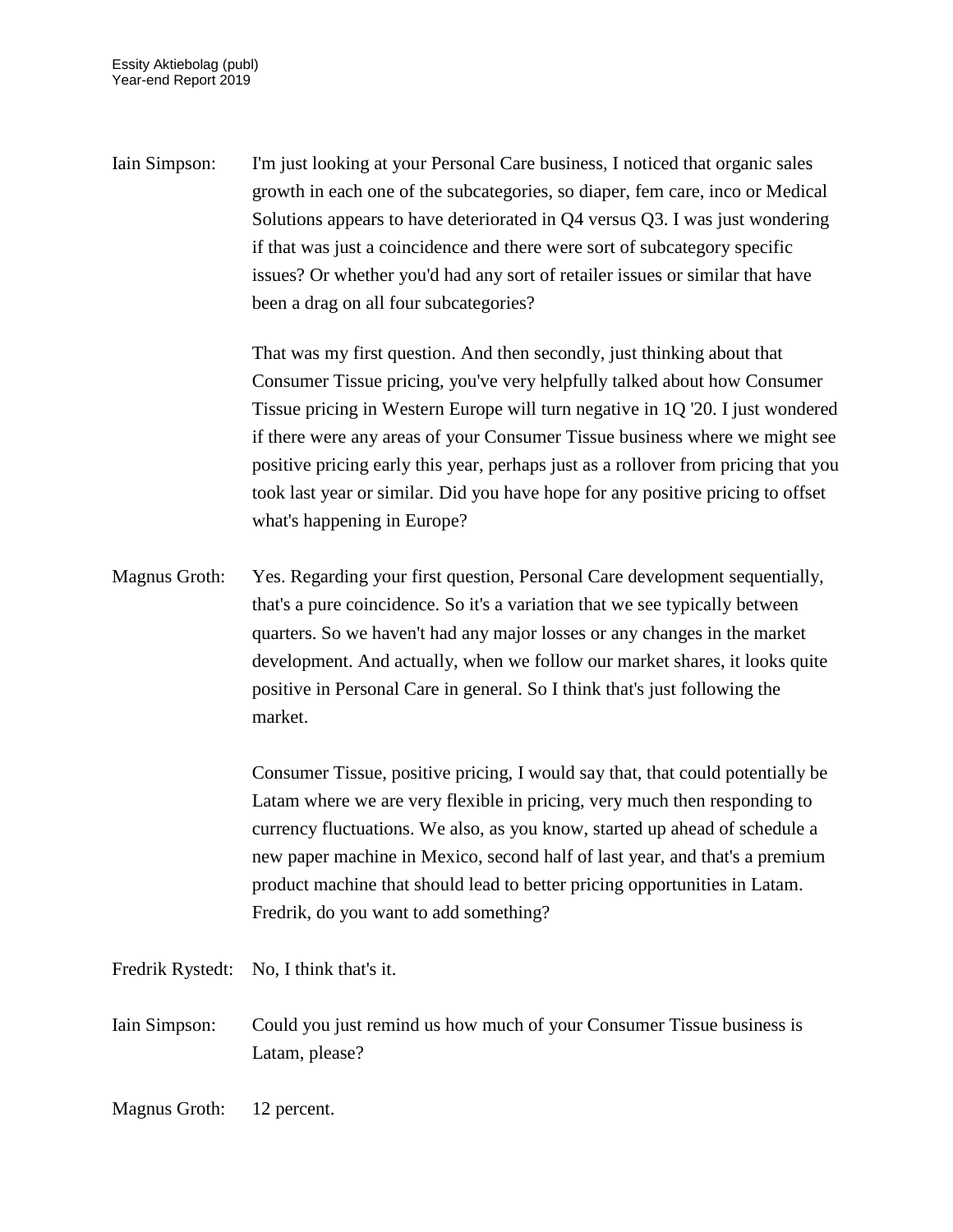Operator: Our next question is from the line of Celine Pannuti.

Celine Pannuti: I would like to come back on the pricing in Europe and elsewhere. So on Consumer Tissue, you said that there is a annual negotiation. I think there was as well a summer negotiation. So how often effectively do you negotiate? Importantly, too, do you think that there will be promotion on top of the price decline?

> And if you could discuss about the environment, the competitive environment that you think you will see, given that the pricing year-on-year are down – pulp prices are down substantially year-on-year? And then I was wondering as well on the rest.

> You just mentioned Latam will be potentially positive with inflation. But wondering whether promos should continue to as well be there in Vinda and – for the remainder of 2020? I was – then on pricing, I'm also a bit surprised that your commentary on Professional Hygiene.

So why is it that pricing will be positive in 2020, given that the raw material will be significantly lower? Then my second question is on others, just to try to iron out what you said. So you would have a positive benefit from savings.

And then could you – do you understand well that incentive should be a neutral? So if you could confirm that? And what do we expect in terms of distribution cost for 2020? And I would expect, yes, then we'll still have the negative impact from A&P. If you can comment on the other line, that would be great.

Magnus Groth: Thanks, Celine, that was a number of questions. Let's see, please help me if I don't get it all. Starting with Consumer Tissue. We don't know what will happen throughout the year, and we know that this is a category that's subject to a lot of price pressure. What we've seen so far, and we're now at the end of January, is actually low single-digit price declines.

> I think that's actually a positive and maybe better than we had expected. I feel more confident in our strong brands, in our strong product offering that I've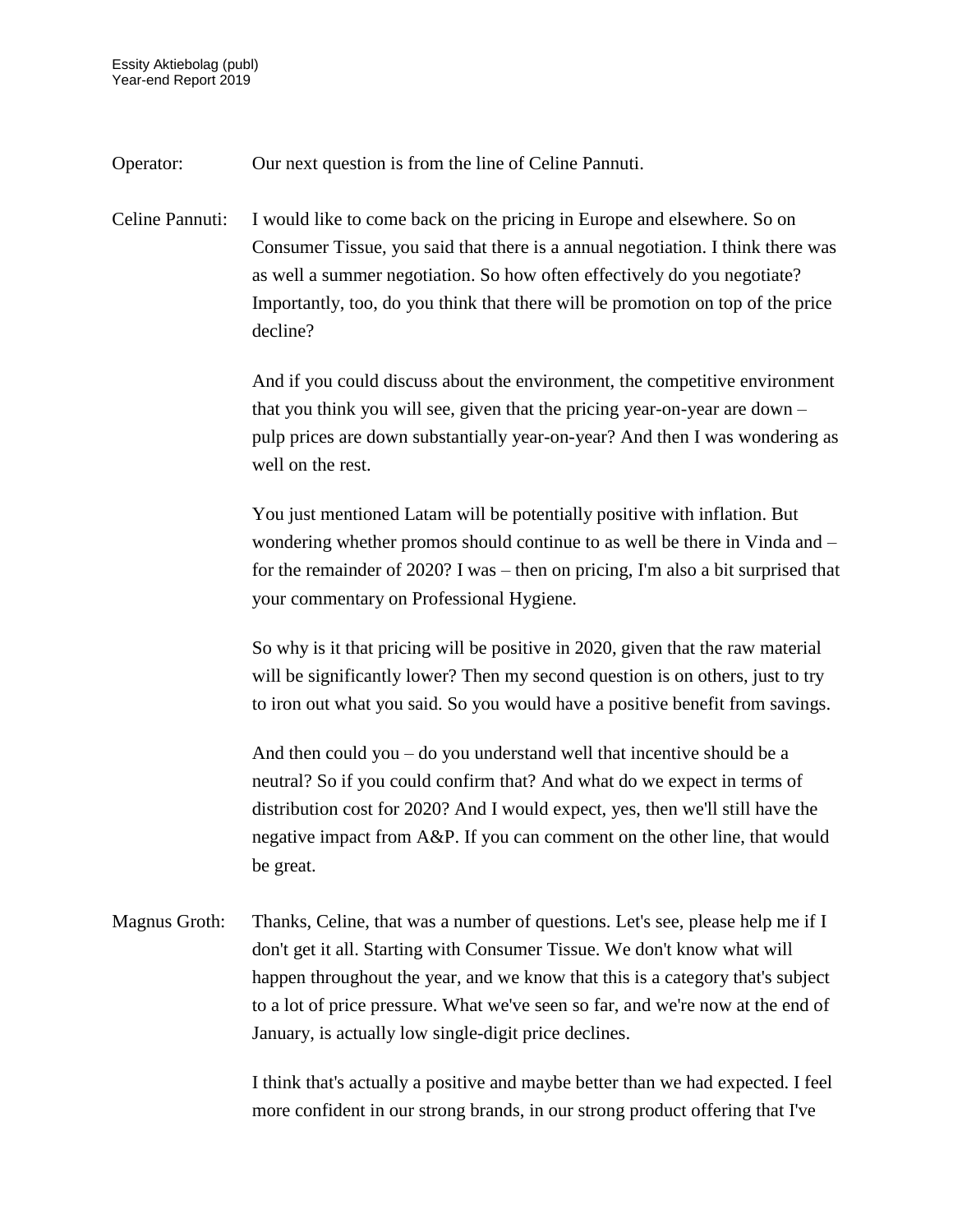done before, I think they have proven to be very solid throughout these last very volatile years. This goes as well for our European brands as Latin America and Vinda, and actually in China, we have higher prices than the competitors and consumers still seem to prefer our brand. I'm sure that promotional pressure will vary through the year.

However, I think that everyone in the tissue business looks at the raw material development. And what we expect right now, what the experts expect, I would say rather, is for stable pricing for the next couple of quarters and then increasing pulp prices again towards the end of the year. So to start taking lower prices now would – could potentially end up in a kind of quite bad situation towards the end of the year. So I don't think that, that's a good strategy.

Promotions, of course, could vary throughout the years. I can't really give any update or any views on that. Professional Hygiene, positive pricing. We've seen a decline also in recycled fiber prices. The Tork brand, where we're – and the Tork offering is more than just tissue, it's solutions, it's the dispensers, it's the sensor enabled cleaning solutions and so on. So we are less price-sensitive in general in this category than in Consumer Tissue.

And I think we have a bigger competitive advantage compared to the other suppliers of these products. And that's why, typically, we enter every year with a view to increase prices, then let's see what we achieve. I mean, the margin development has been very positive here. Even though, as you know, it's very seasonal, I just want to point that out. It's been an issue a couple of previous years that the first season typically sees lower margins in first quarter, yes, in Professional Hygiene.

But other than that, I think we're just going to leverage our brand and our innovation and also have that in the pricing. Remember also that some of our Professional Hygiene products are not really volume-driven. Many of our promises is actually reduced consumption. So it's a win-win, which means that pricing advantage for us compared to a lower-value product, but also then a cost saving for our and that's sustainability improvement for our customers.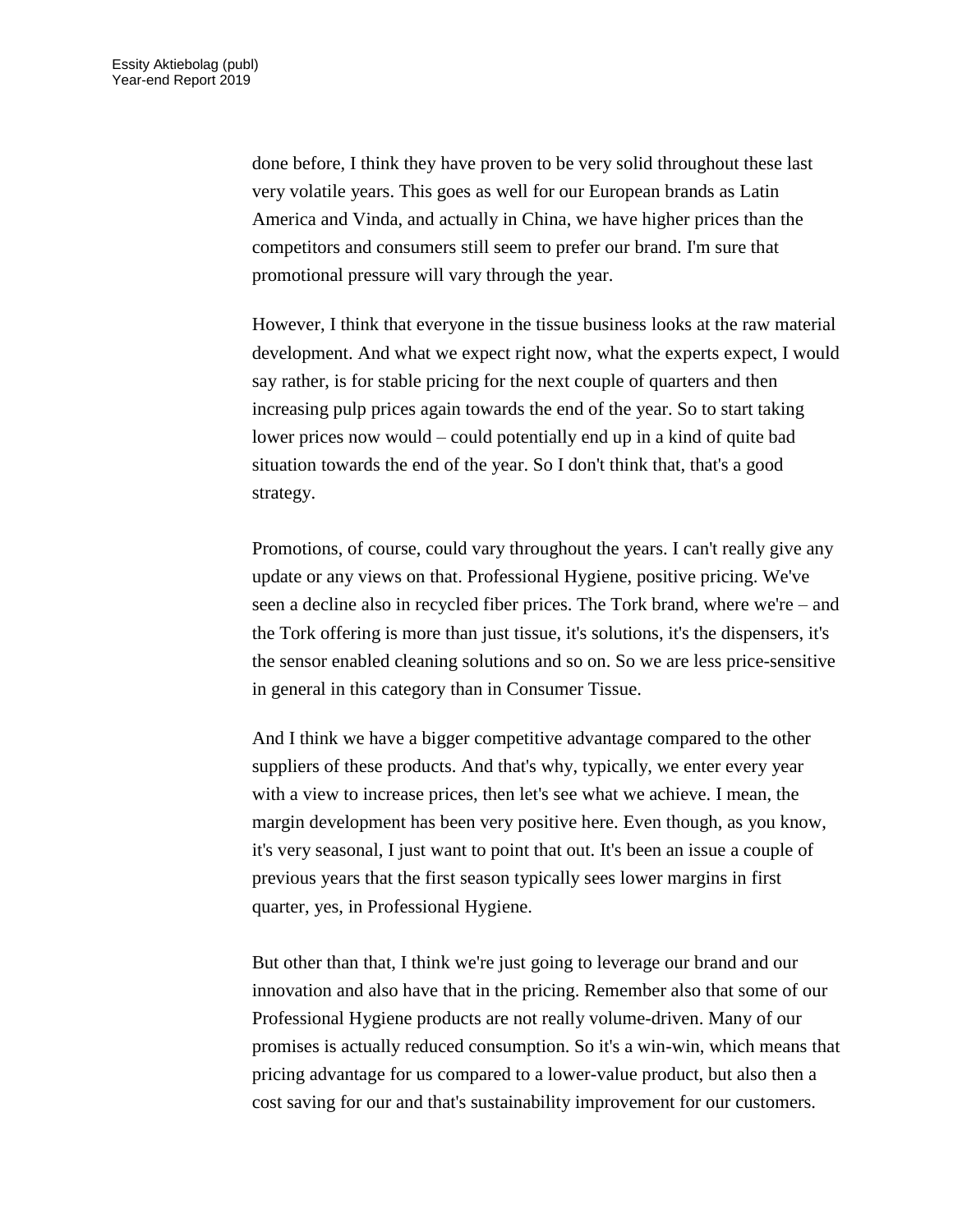Incentives, so Fredrik said, we had approximately 80 percent incentive payout altogether in the group last year. And of course, that means that I love it to be 80 percent for this year as well. Let's see. But of course, it's probably not going to be much higher because that – I don't think that ever happened.

And distribution cost and raw mats, do you want to talk about that, Fredrik?

Fredrik Rystedt: Yes. You were talking specifically on the other issue. And of course, the  $-$  if you look at this year, the major items, of course, as Magnus already said, the SG&A part and the incentive part, which we have, I guess, discussed. And then you have the stock revaluation.

> I think Magnus actually mentioned that if you look at the year as a whole, 2019, we have a stock revaluation of roughly about SEK 670 million, I think, in negative stock revaluation and out of that, about SEK 370 million or so is relating to specifically the negative impact this year. So if you compare kind of 2020 to 2019, that turns positive.

Now what's going to happen to raw material this year? It's very difficult to say so – what that number will be. But it's very likely, of course, stock revaluation, if you look at the other line, will be much more favorable. That's, of course, much more the predicted outcome and, of course, incentives, just the same. The total negative impact last year in comparison to 2018, roughly about, so 2019 compared to 2018, it's about SEK 500 million roughly in SG&A totally. And of course, as Magnus said, that's likely not to be there next year. So if you look at the overall level than other, of course, is expected to be lower. But it's very difficult to predict exactly the components.

Celine Pannuti: And distribution cost?

Fredrik Rystedt: Yes, it's hard to tell. I mean, we've seen distribution costs come up a lot this year, and it's coming from many different sources. It's been shortages, road fees. We've also seen fuel cost increases and just a general kind of tough climate, I think. So we are making – or we are doing a lot of initiatives in distribution in various ways.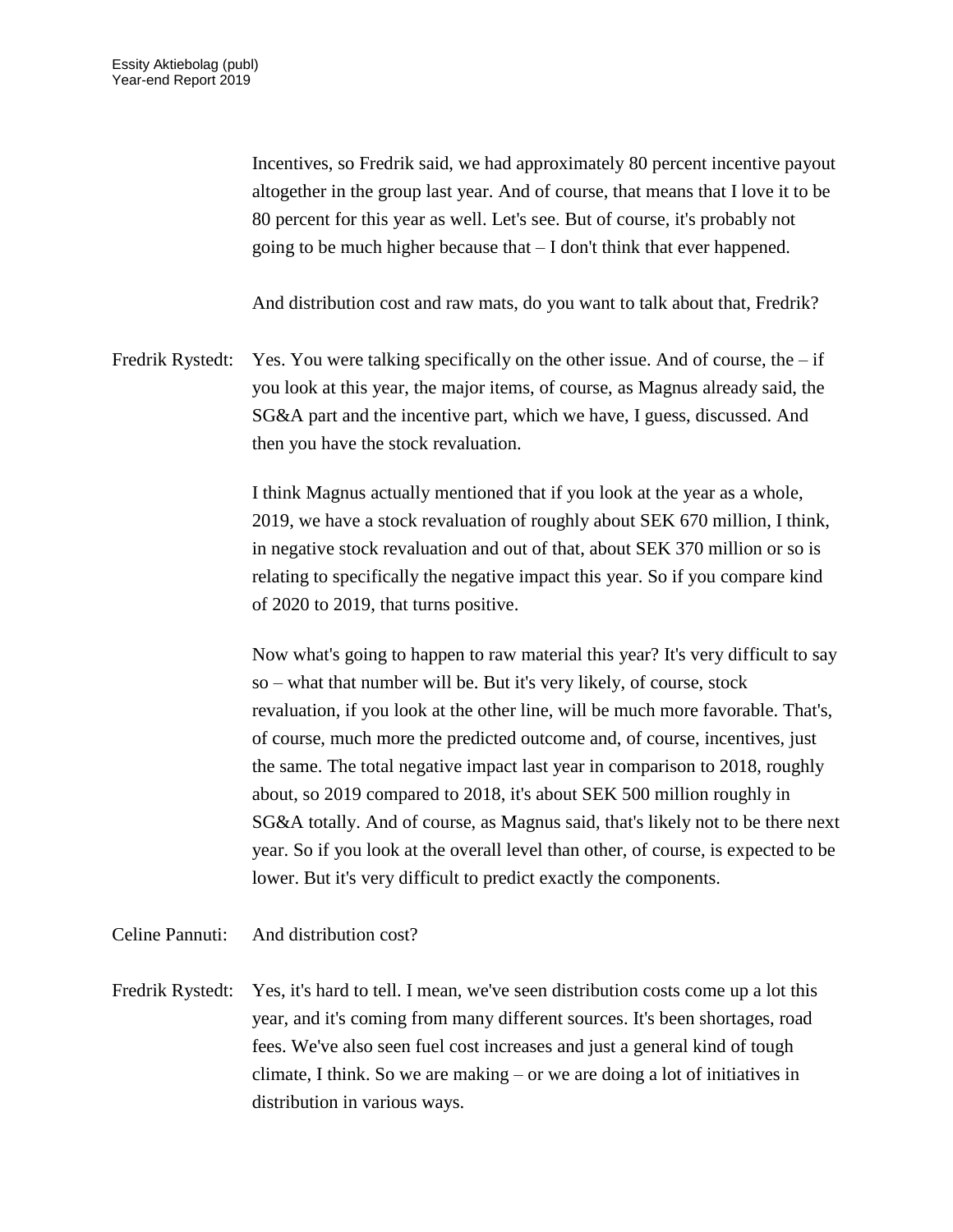We're working with much more efficient sourcing and other kinds of activities and also savings within our warehouse management and planning, etc. So of course, the ambition over time is to become more efficient. So what you see is mainly market-related or it's all market-related issues, and it's difficult to predict. Hopefully, it will be much better next year, but it's really difficult to predict, Celine.

- Celine Pannuti: OK. So just to make sure that I've understood well. It seems that all the components of others are going to turn positive in 2020. So others will come from a big negative to potentially quite a nice positive.
- Fredrik Rystedt: It will never be positive, I think, Celine, I hope not really because basically so the other line contains all the costs that's basically not related to cost of goods sold. So basically, what happens there in the EBIT bridge is that if we grow, we need to, of course, invest more into A&P. We need to invest more into SG&A or selling expenses. And all of that will, of course, be negative in the other line.
- Magnus Groth: And the annual inflation, of course.
- Fredrik Rystedt: Yes. So and then we have a few other things. So if we, for as an example, we continue to invest into our business. So just imagine that we invest into a new line – production line, as an example, then the running-in cost of that before we have filled it fully, that will also be there. And then, of course, you have the normal inflation in all our cost base. So if that turns kind of flat or positive that means that we have basically been – we stopped to grow. And so I hope it will not be positive, but it will not be as negative as this year. That's, of course, our assumption at this time.
- Celine Pannuti: And just one last thing on Vinda. So I saw that the growth rate has decelerated in the quarter from I think, mid-teens to 6 percent. Can you say what was the impact of promotion on the top line?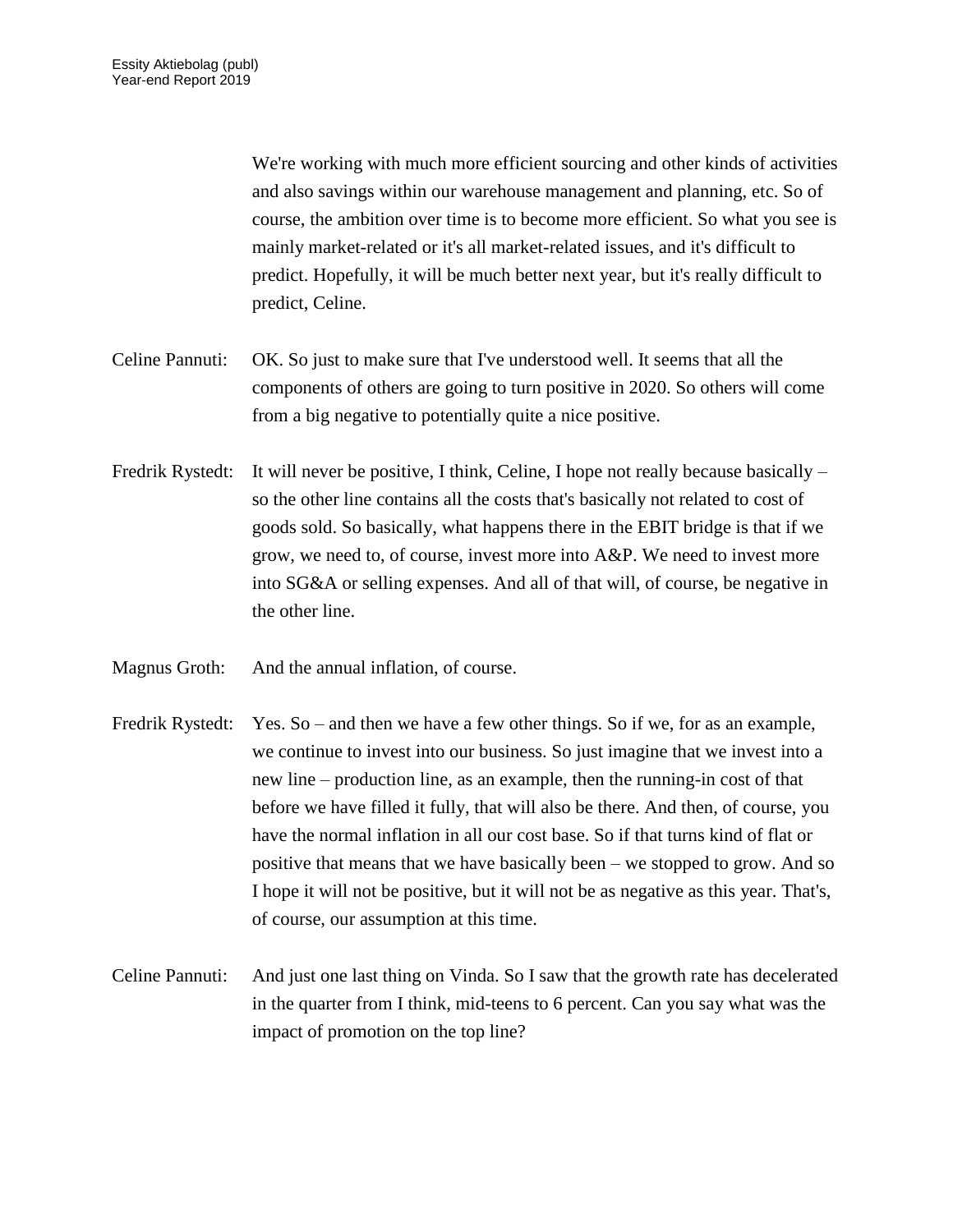Magnus Groth: I don't know that. What I know is that it's  $-$  it was a very tough comparable compared to 2018 when growth was very high in the fourth quarter, but I don't know the impact of promotion.

Celine Panutti: Ok, thank you.

Operator: The next question is from the line of Namita Samtani.

Namita Samtani: I have a question on the wording in the press release related to the price decreases in Europe. Does the wording that we have finalized some negotiations, and in particular, the word "some" imply negotiations have been done with your largest customers, and that's just a tail left?

> Or can we expect to see some further negotiations and some further guidance from this in the Q1 results? And my second question is related to the ongoing cost savings. Magnus, you talked about some big opportunities in your initial remarks. Could you give us some additional color on this?

Magnus Groth: So yes, some customers, as we stated, in Europe, were approximately half private label, half branded and many of the branded negotiations are actually done at this point in time. And parts of the negotiations regarding private label. When it comes to private label, some of those can be opened at any time. But – so this is more of an indication.

> And again, we don't know if there will be renewed negotiations or not. For that to happen, I think we would have to see even lower pulp prices. That's my view on things, but that's not what we're expecting at this point in time. We're expecting stabilizing and then at the end of the year, increasing pulp prices again.

> So it's more of an indicator where we are at this point in time, and it's difficult to give any more guidance. But the indication is, yes, there are some price decreases, but at the level where we still see kind of good margin development, taking all the other things into account like cost efficiencies and also, of course, the starting point with the price levels. But again, it's not that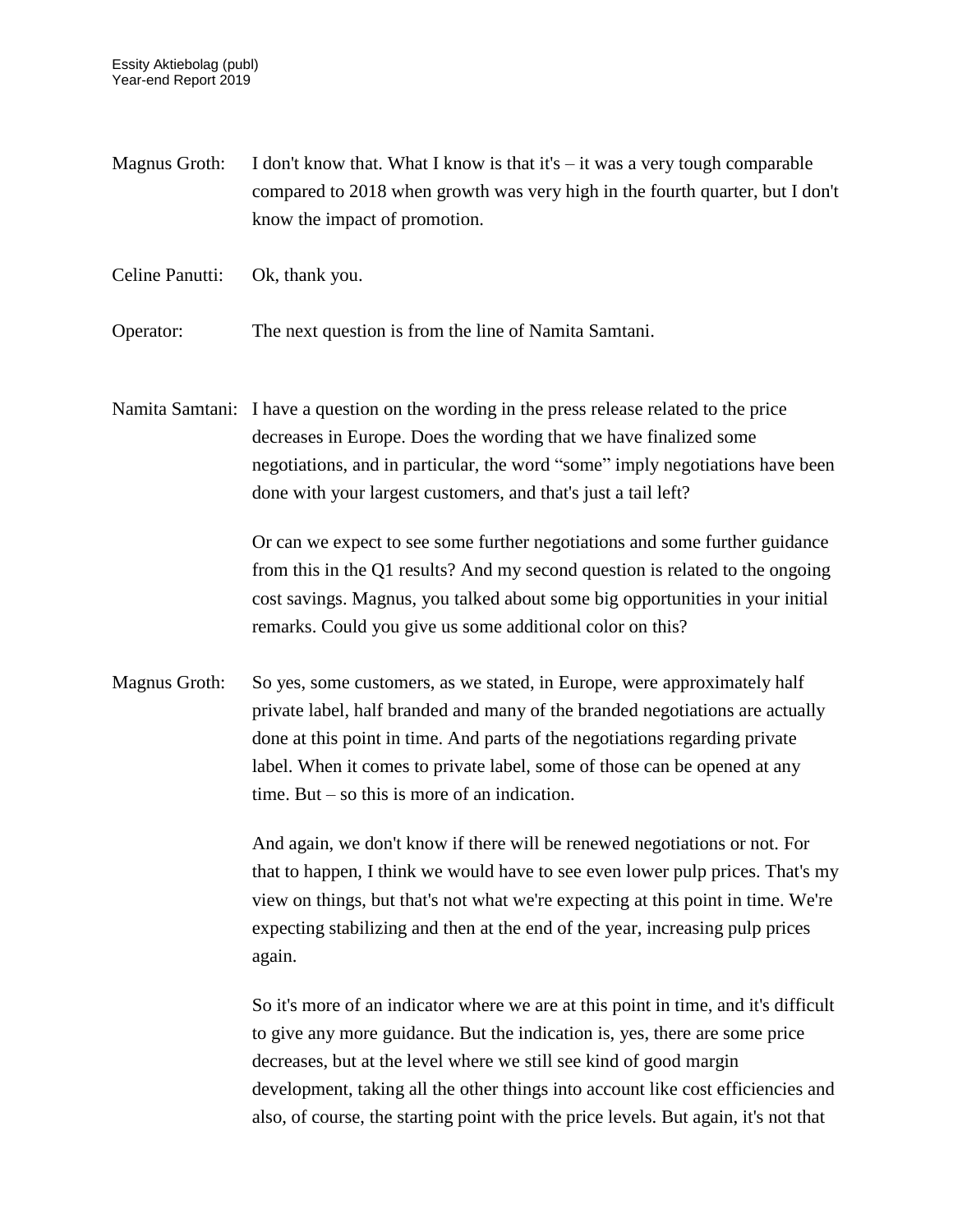price levels from a historical perspective are high. They are, as Fredrik said, back and maybe around where they were in 2017.

And then ongoing cost savings. Yes, actually, in cost savings, this year – or last year, 2019, the biggest part was actually improved efficiencies in material purchasing. So higher rebates being able to actually approve more suppliers so that we can have more suppliers compete for volumes. So very much purchasing-related and then material efficiency related.

We improved our pulp mix significantly. We have actually individual paper machines now that run entirely on hardwood, which is quite amazing. This was deemed impossible a couple of years ago. So a lot related to materials, material rationalization, using less material in our products, very much in that area. What we saw less of last year, but the big opportunity going forward is actually improving efficiencies in our plants. We see that every year.

But because we've had such quick growth in Personal Care and added a lot of equipment in the plants over the last couple of years and since we've been doing so much restructuring in Consumer Tissue, we haven't really had the kind of peace and quiet to work on the efficiencies in more stable operations, and that's the opportunity we see going forward.

And that's a lot about increasing machine efficiencies, both in papermaking, in converting, improving output, reducing waste, reducing energy usage so – and also distribution, as we spoke about. So many opportunities in all our production facilities. They all have individual targets that are very clear, and it's those targets that are then specified in these different components that we work towards.

Faham Baig: A couple from me as well. Firstly, on Consumer Tissue and margins in that business, I guess, pricing negotiations and raw mats are a part of the parcel of your business, and therefore, you may or may not see price decreases or increases going forward. But in the medium term or steady state, what margins do you think or what returns do you think the business should be able to make?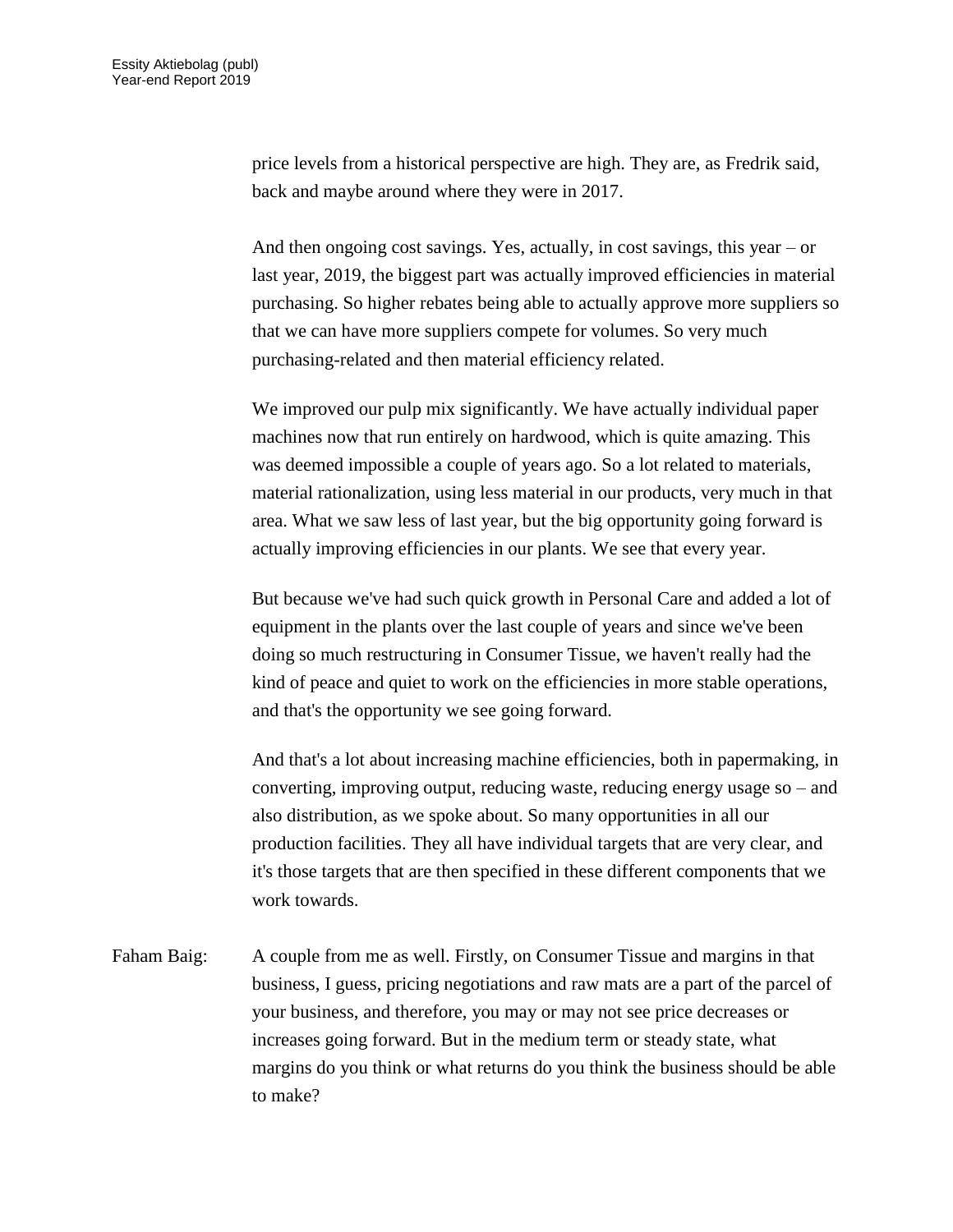Because I think in the call, you – earlier in the call, you mentioned that we should continue to see – we should see progression in margin in 2020 despite some of the negotiated price increases. So steady state, margins and returns in Consumer Tissue would be my first question. The second question is really a housekeeping one, maybe for Fredrik, actually. Fredrik, could you just give us a sense of where we should expect cash restructuring to end up for 2020, CapEx for 2020, the interest finance cost for 2020 and also the tax rate for 2020?

Magnus Groth: Do you want to start, Fredrik?

Fredrik Rystedt: Yes. On the cash restructuring, if I start with the 2020 questions, then lower than this year, and we don't give a forecast there. But we have a fairly big impact in previous years, as you know, from restructuring and there is much less, as Magnus alluded to, going forward. We also have this finished year – or 2019, we had quite some cash restructuring from our cost saving program. And of course, as you know, there is no such things announced.

> So therefore, we expect cash restructuring to be lower. If we look at CapEx, as you have seen now from our 2019 report, we were quite low on CapEx. Actually, if you look at it in percentage of sales, we were roughly about 4.4 percent, which is really low in comparison to previous years. As a reference, I think we were at 5.7 percent or something like that in the year before, 2018.

> So next year, we expect to increase CapEx to approximately SEK 7.5 billion, in that order of magnitude, which is more kind of normal levels for us. And of course, this is  $-$  a couple of things within that CapEx, we have already announced the alternative fiber investment, which is part of that. And there is also quite a few what we would define as strategic growth-related high-value investments that we also intend to do during 2020. So roughly about 7.5.

> I think the question on finance net, no significant change. Of course, we have a lower debt level, as you have seen, and therefore, of course, as far as we can see at this point of time, we would see slightly lower costs, but this will, of course, depend on the interest rate levels as we go forward. And then finally,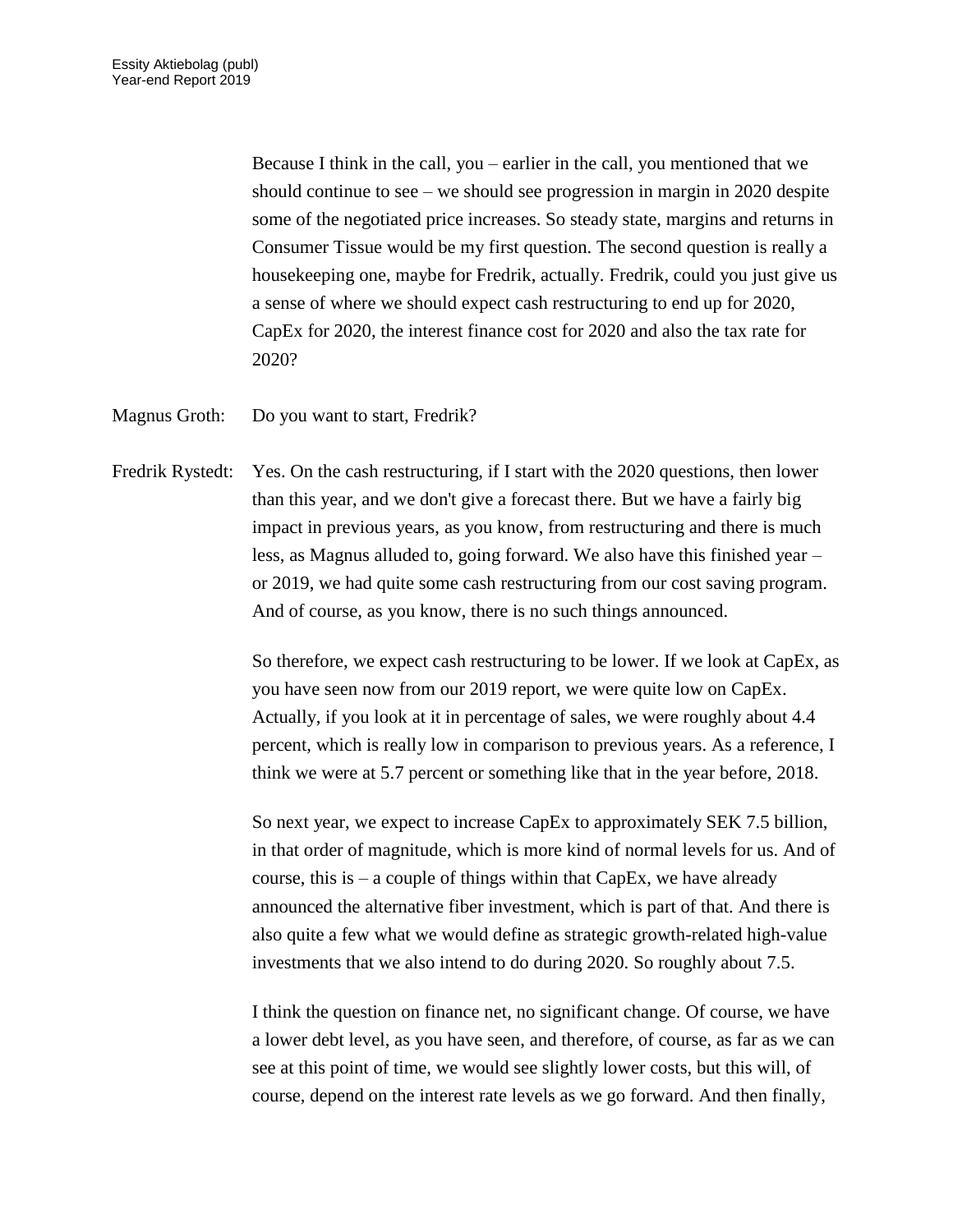our structural tax rate, roughly about 25 percent, perhaps slightly lower than that. But this is about – so that's come down.

We have previously, historically, talked about 25 percent, 26 percent, the structural tax rate is perhaps more like 25 percent or slightly lower. And this is the, of course, the expectation then things may or may not happen in individual quarters but roughly, the structural is 25 percent.

Magnus Groth: OK, Faham, your first question about the Consumer Tissue pricing negotiation, raw materials and margins, difficult to predict. One thing I didn't mention, maybe here in the last question, was that supply-demand balance is slightly improving, I would say, both in Europe and quite balanced in China. We don't see, at this point in time, any announcements for new capacity in Consumer Tissue in Europe, and as I said, in China, it seems to be fairly balanced because there's quite a lot of capacity being shut down in China.

> And actually, in many parts of the market now after the restructuring we have done with Tissue Roadmap, we are balanced or even to some extent, short, which is where we want to be because then I think we can be even more focused on innovation and margin enhancement. I didn't say that I foresee a progression in margins in the short term because we don't give any such forecasts.

What I would like to say is that since we aim to reach our return on capital employed target of over 15 percent, also, in the longer term, this requires, of course, Consumer Tissue being a big part of the business, nearly 40 percent, to be well over 13 percent. Otherwise, it doesn't add up. And we can see that on the levels we have now, we're actually achieving over 15 percent return on capital employed.

So that's more of a kind of an ambition than to give any forecast for this year, which is, of course, not possible to do. So that's – I don't know if that answered your question but trying to give some flavor for where we see the Consumer Tissue part of our business going.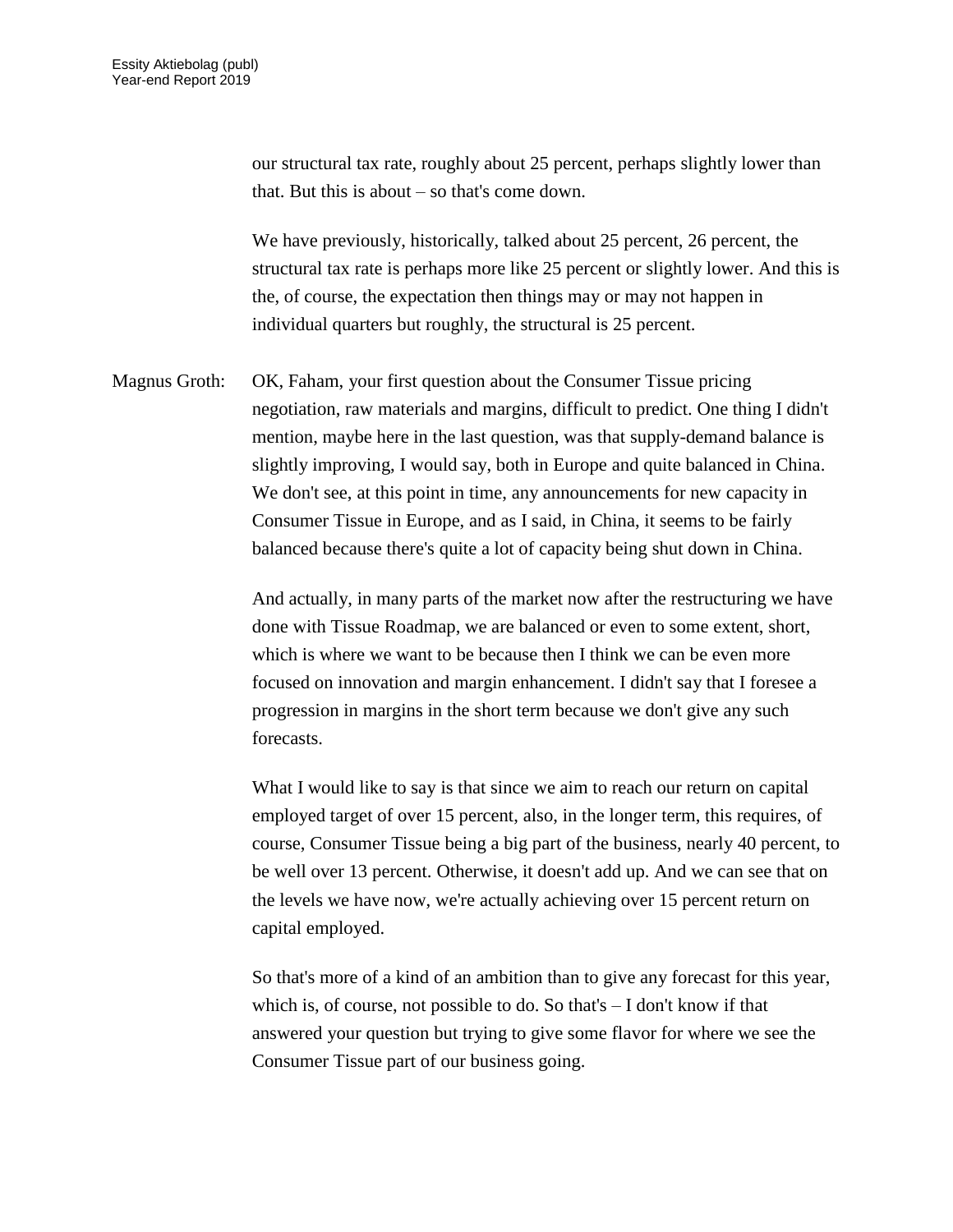Operator: Next question is from the line of Oskar Lindstrom.

- Oskar Lindström: I have three questions. The first one is, I mean, you're guiding for less restructurings in 2020 as part of the Tissue Roadmap, and I guess, also the Cure or Kill programs. Now those have had a negative impact on organic growth throughout 2018 and '19. Does that mean that we should expect less drag on organic growth from closures of businesses or exits of businesses in 2020? That's my first question.
- Fredrik Rystedt: Yes, Oskar, I can answer that real quick. I mean, we've had, I think, this year, we've talked a little bit about – in the early part of the year, in the first two quarters, we talked about the negative impact from mother reels sales. And of course, that's a drag, if we put it that way. It's not a drag on margins but drag on organic growth.

Of course, that is not going to be there for next year. And then I think we have mentioned, which is much smaller, but nevertheless, the open diaper in Russia, and that will be there for another couple of quarters and then after that fade away. So short answer is yes. Basically, it will be slightly less dragged, not material but slightly less.

- Oskar Lindstrom: All right. Second question is on Personal Care price increases, which you talked about now this morning but you've also talked about it in previous quarters. Could you maybe provide some more details about sort of the magnitude and the timing and perhaps also in which segments you foresee this – these price increases?
- Magnus Groth: The area where we've been working with actually improvements quarter-overquarter mostly with this is the incontinence care part of the business and especially in health care where margins were really depressed by following low raw materials a couple of years ago. And as you know, only 1/3 of the volume is tendered every year. So it takes a long time to regain pricing here. So that's incontinence care, health care, which is a big part of Personal Care. In retail, it's going to be down to the competitive level.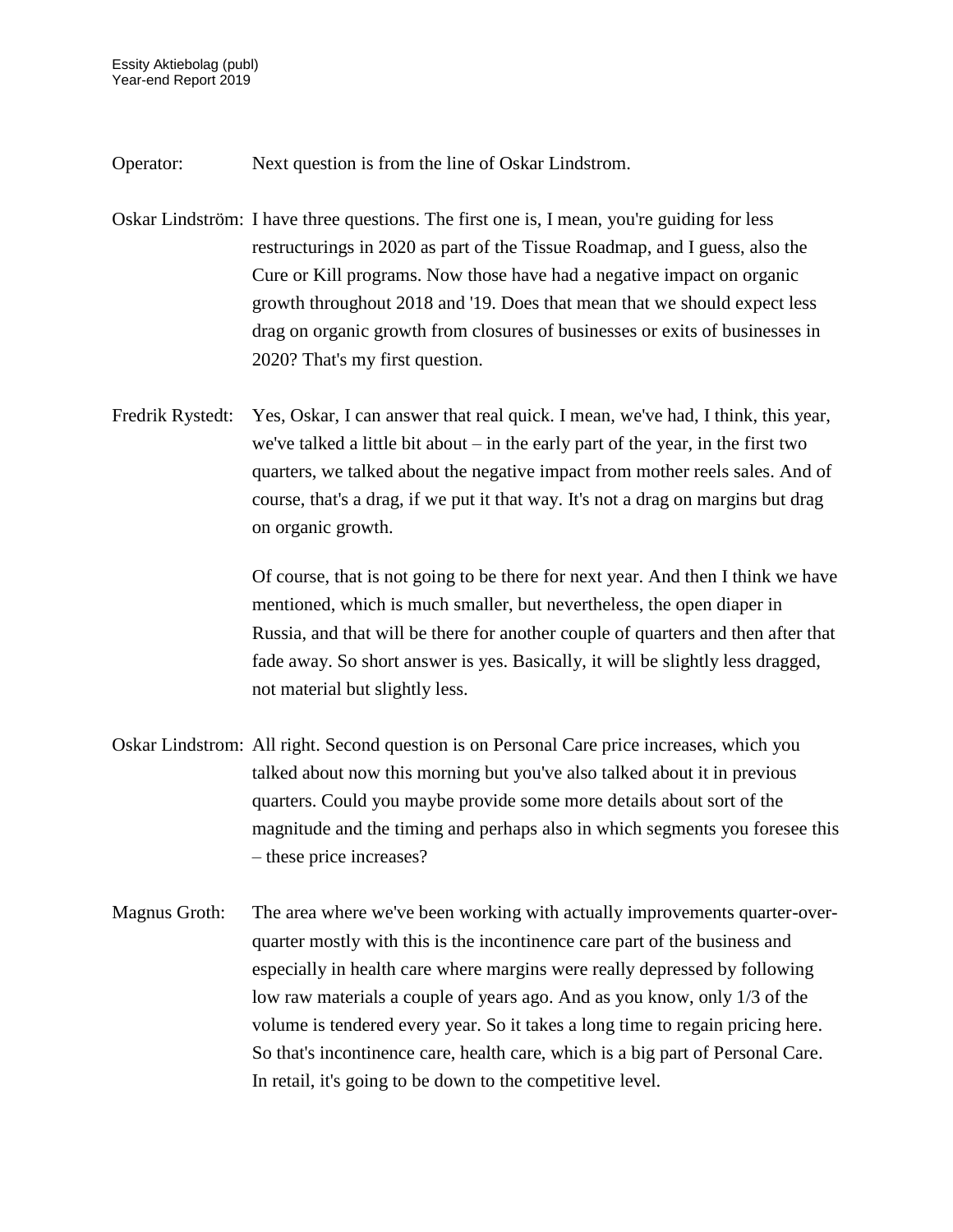What's different this year is that  $-$  I feel that our assortment, based on the product launches we've done over the last, year is very, very strong, which should make us more competitive then with less pricing pressure. Let's see where that leads, that's impossible to say today. But that's an area where we are definitely focusing on pricing.

Medical prices aren't really changing that much. I think prices are at quite good level. And in Baby, we have increased prices in some markets slightly recently. But don't expect any major changes. So actually, mostly inco. In fem care, we typically have a quite big pricing component already. So I think that's – we're quite happy with that, how that category is managed.

- Oskar Lindström: All right. And then my final question is more of a clarification to understand the guidance that you're giving on Consumer Tissue. And when you say low single-digit price declines, am I correct to understand that, that is for Europe which...
- Magnus Groth: Yes.
- Oskar Lindström: Which is 60 percent of your business? And it's for the branded portion of Europe, so – which is roughly half of that?
- Magnus Groth: No, this is for the entire European Consumer Tissue business, both branded and private label.
- Oskar Lindström: OK. And the private label side, I mean, on the branded side, it's most of your customers. On the private label side well, it's not decided because it depends on when contracts come up for renegotiation. Is that the fair understanding?
- Magnus Groth: In some cases, in private label, it's just to reopen negotiations, again, kind of at any point in time. So there's not a set term to those contracts in many cases.
- Oskar Lindstrom: Have you seen a lot of or have you seen any opening of contracts on the private label side?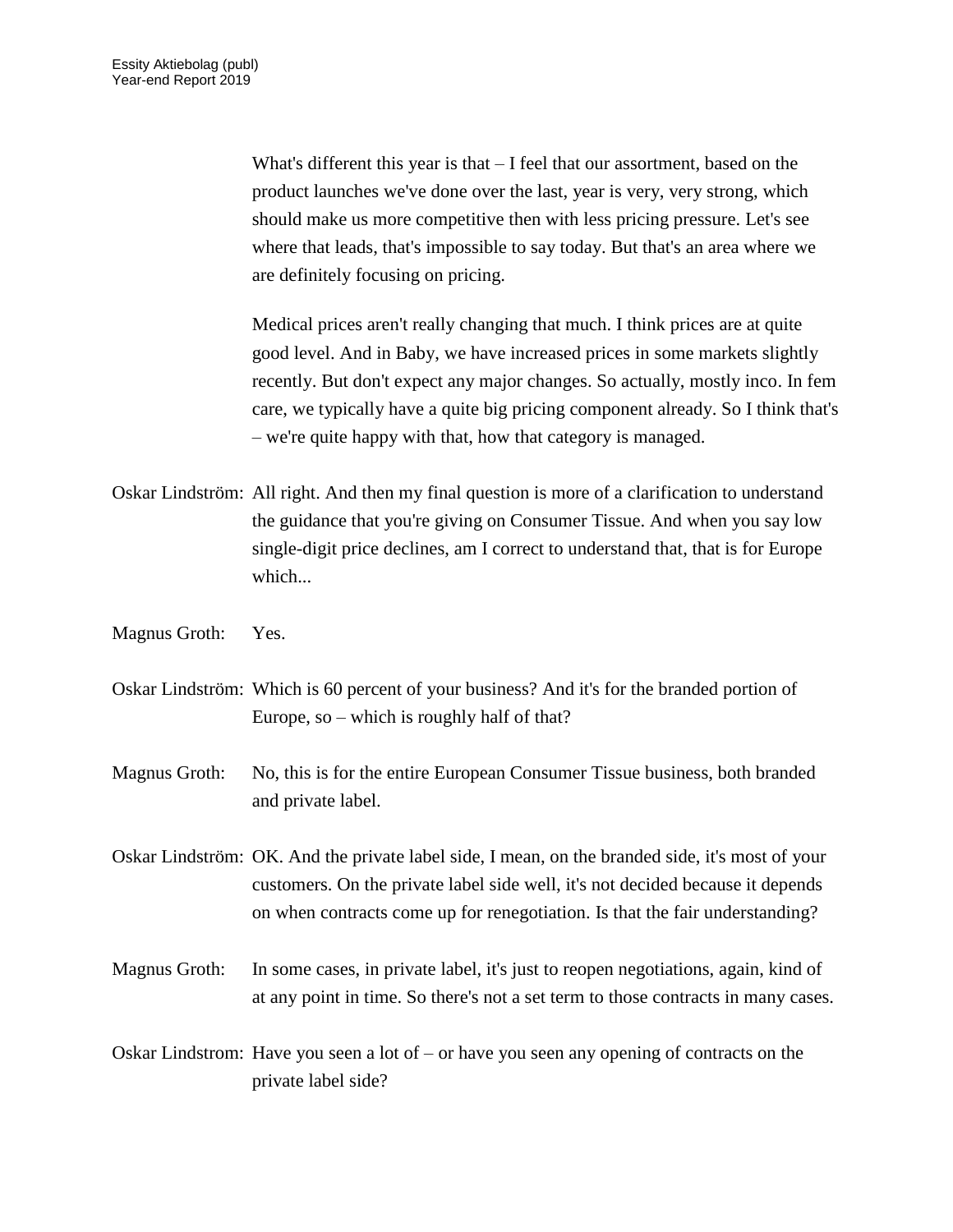- Magnus Groth: We have renegotiated also private label contracts to some extent. And that's kind of included in this guidance where we stand at this point in time when it comes to Consumer Tissue pricing.
- Oskar Lindstrom: And I mean, this concerns the pricing component of price/mix. Do you, I mean, foresee pushing harder on improving the mix? Or do you see that you have an ability to improve the mix in Consumer Tissue in 2020?
- Magnus Groth: This is a constant push. It's a very important part of our long-term strategy to make Consumer Tissue a value-creating category for us and for our shareholders, which it hasn't been just a year ago or two years ago. So that's a very strong focus to increase the branded part of our shares and in that part, focus on the subsegments that have the highest margins and adding on top of that innovations. So that's a very clear strategy of our since many years and that we are seeing is paying off here but gradually, of course, this takes time.
- Oskar Lindstrom: And in the past, when you've had price declines, have you been able to offset those through mix improvements? Or...
- Magnus Groth: Historically, the Consumer Tissue industry, especially in Europe, has not been good at managing quickly – quick reductions in pulp prices. I think everyone who has been involved in a couple of cycles, has seen that. And in this cycle, I already mentioned that supply and demand balance is a bit better than it has been previously. We have done a lot of restructuring. We have reduced our cost position. We have better mix. We have invested in our brands. I feel that we are in good shape to manage the current market situation in Consumer Tissue in Europe.
- Operator: Next question is from the line of Charles Eden.
- Charles Eden: So my question is on Vinda, specifically. Obviously, very strong growth there through 2019. There's been a story of very strong growth for several years. Just sort of thinking about how you see the competitive landscape in that market and the opportunity for further product expansion for Vinda in 2020 and whether it can continue to be a strong driver of the overall growth?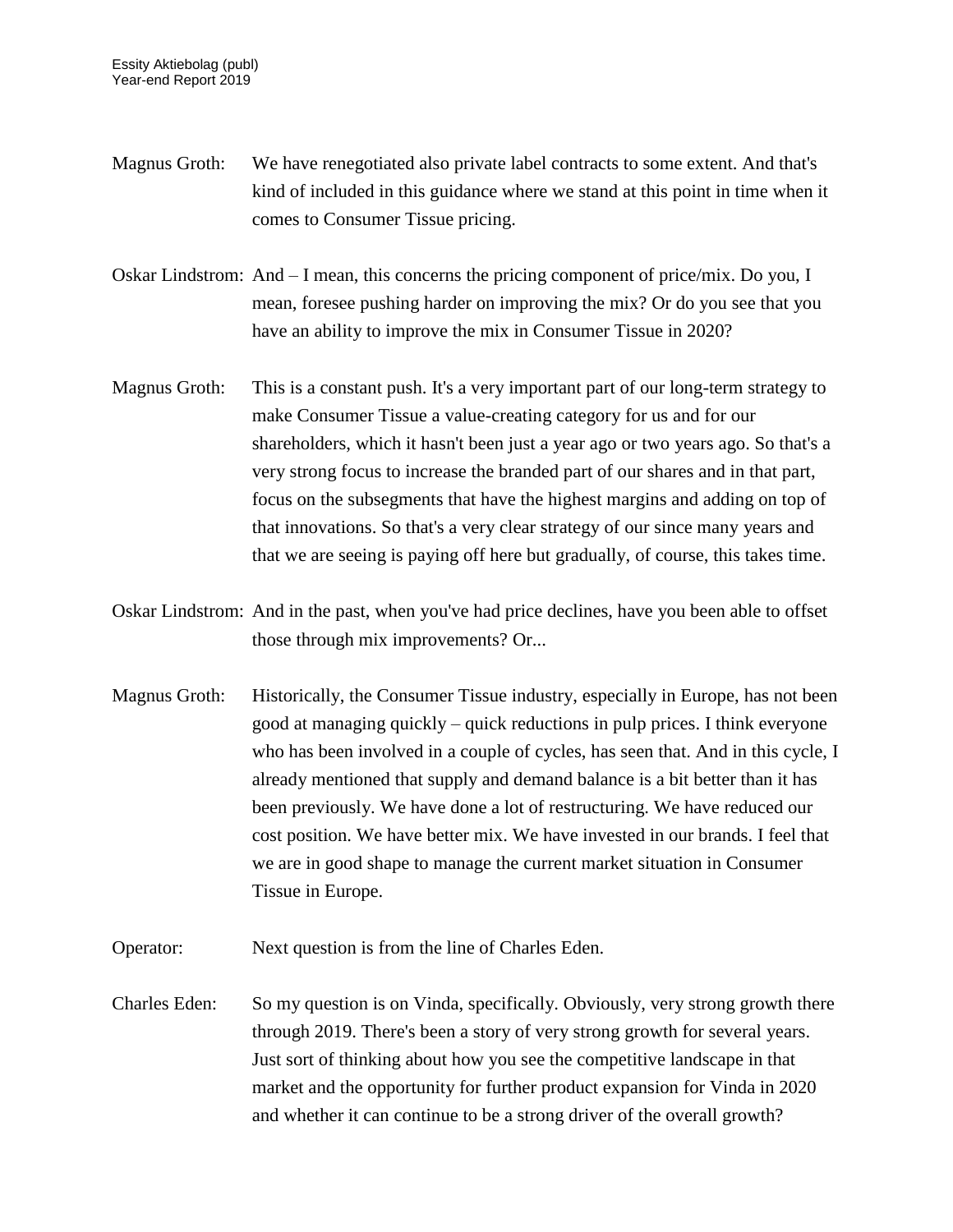Or whether you think – you noted that there's not been any pricing roll out there yet to an increase in promotion, but is that likely to something that we'll see if pulp prices, as you say, meet the current market expectation for flattish for the first half or first few quarters of 2020? That's my first question.

Magnus Groth: Yes. And again, I don't now about what will happen with pricing going forward. But if you read Vinda's report, it's very clear that they have been very, very successful in improving their product mix in tissue and actually the Tempo brand, the Tork brand is growing exceptionally well and with great margins.

> Also, the 4D-Deco which is the high-end premium toilet tissue, that's now a high-volume, but also premium product, continues to grow year-over-year. And that's, of course, really helping them from a pricing position because the competitors don't offer these types of products.

> In addition, there's a very strong focus this year on Personal Care categories, and there was good growth in the fourth quarter, both in inco and fem care in China and a slight improvement also in our Personal Care business in Vinda outside of China. So that's clearly a focus area for Vinda going forward.

So I think that's – from a competitive performance, Vinda improved market share with approximately 1 percent last year compared to  $-$  and it was primarily the second and third player that lost this market share. So doing really, really well also in the relative game.

Charles Eden: And then just one follow-up quickly, if I can. Just on Consumer Tissue in Europe, I know you've heard a lot of questions on it this morning. But is it too early to sort of see competitive responses? I know sort of Essity market leader, probably a price leader in the market. Are you seeing any competitive response, i.e., is low single-digit looking comparable? Just sort of any commentary you can give us in terms of...

Magnus Groth: No, I don't have any further comments, really at this point in time.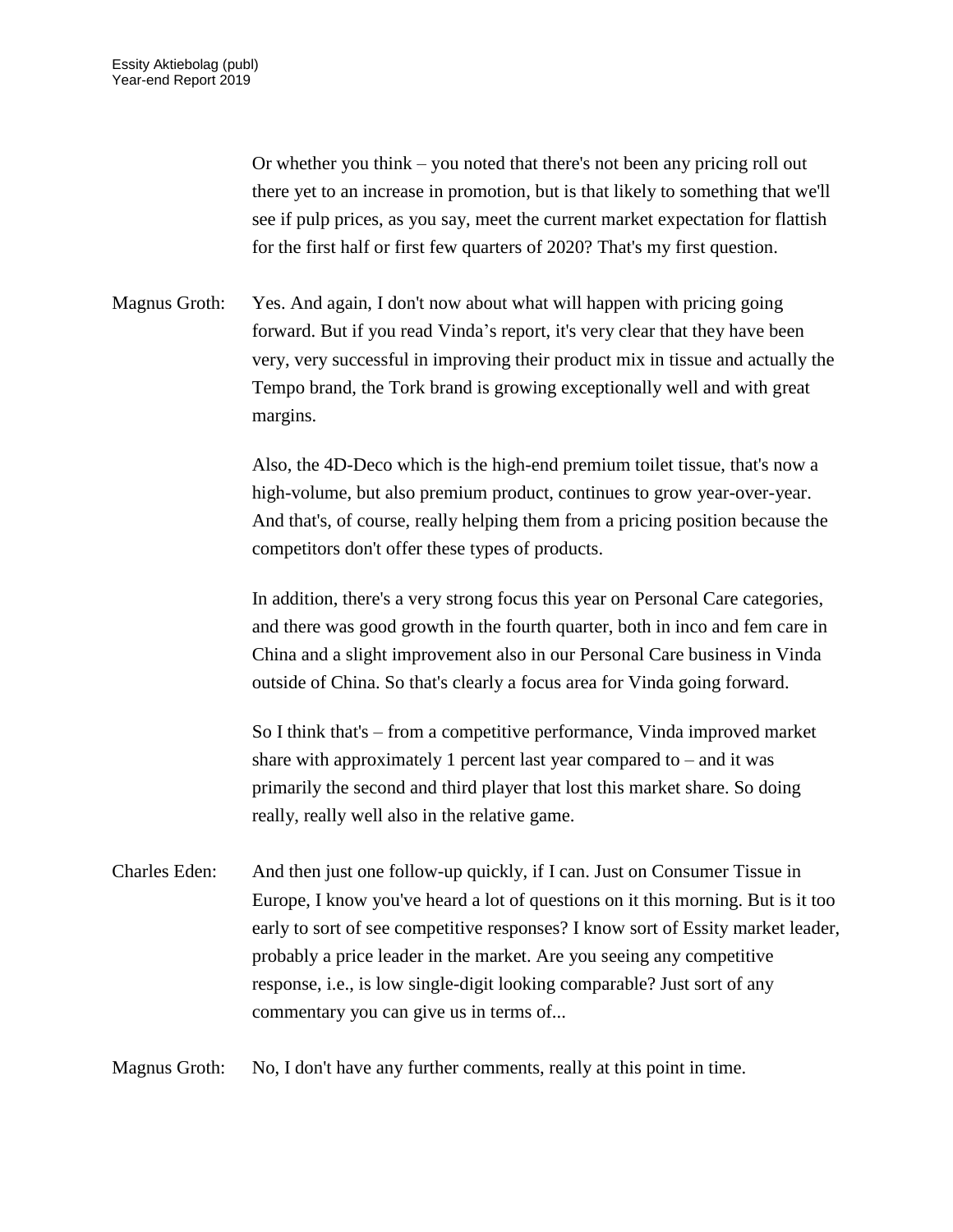Joséphine Edwall Björklund:

Operator, I think we can take the last question. And if there are more questions, you can follow up with Sandra and Johan in the Investor Relations team.

Operator: So the next question is from the line of Virendra Chauhan.

Virendra Chauhan: So I have a few questions on – around the Consumer Tissue business. So I mean, just one quick word on rationale behind the scene. So is it because of passing on the RM benefits that you are seeing to your suppliers as well as – and competition? Or is it something of a competition induced that your competitors have done that before? Because what I know is that it is a price setter in the European context, at least. So maybe a quick clarification on that front.

- Magnus Groth: OK. Quick clarification. Historically, the European market was quite commoditized and with also some overcapacity on average. And we worked very hard over the years to get out of that and focusing more on our brands, on innovation and on making sure that at least we are not – have an overcapacity. So that has improved over the last number of years, and that's kind of why we see – I would like to see a different dynamic this time around when we see lower raw mats.
- Virendra Chauhan: OK. And just another one. So while the repricing frequency you mentioned is annual in terms of contract going to negotiations, the frequency is annual in Europe. What's it like in other geographies?
- Magnus Groth: It's not only annual. It's actually the longest contracts we have in Europe are annual and many contracts are actually without term and can be renegotiated at any time, especially in private label. So – and I think that's – I don't know about Vinda, actually, I think that's similar.

Virendra Chauhan: OK. So there could be a potential – I mean, if the raw materials do not exactly pan out like what you see today, there could be further pricing